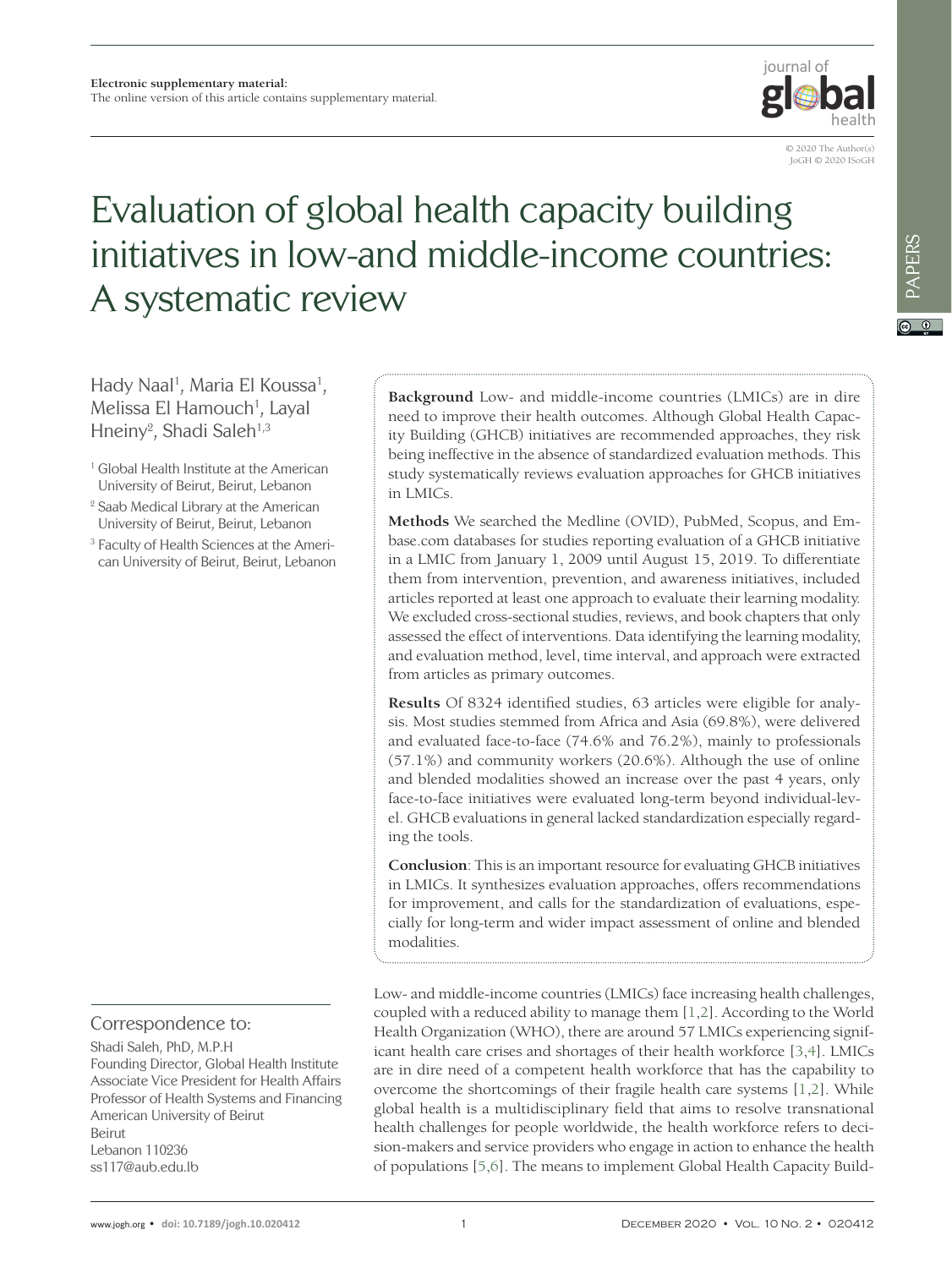PAPERS

ing (GHCB) initiatives are becoming increasingly available given the ubiquitous advancements in technology and delivery methods [\[7](#page-9-6)[,8](#page-9-7)]. GHCB initiatives are activities directed towards developing the abilities of individuals, organizations, and communities to manage global health-related issues [\[9](#page-10-0)[,10](#page-10-1)]. These efforts are among the most important approaches to respond to such challenges in LMICs [[11](#page-10-2)] since they have a large potential in improving health-related knowledge and skills, policies and practices, ultimately leading to changes in health care systems and health outcomes [\[11,](#page-10-2)[12](#page-10-3)]. To develop, implement, and sustain these efforts, the use of adequate evaluation methods is necessary to gauge the effectiveness and impact of GHCB initiatives. However, little accounts of approaches used to evaluate GHCB initiatives in LMICs have been reported.

Current approaches to evaluate the impact of GHCB initiatives at the individual, organizational, and community levels have not been standardized. This is problematic because GHCB initiatives risk being ineffective and stagnant in the absence of adequate evaluation methods. This may also limit researchers' and stakeholders' ability to develop and upscale their own capacity building initiatives. Adequate evaluation is therefore a central component of GHCB initiatives and is an integral step to examine the impact associated with them [[12\]](#page-10-3). In light of the aforementioned shortcomings, the present study systematically reviews and critically appraises the literature in order to identify and summarize commonly used evaluation methods for GHCB initiatives.

# METHODS

#### Search strategy and selection criteria

This systematic review conforms to the Preferred Reporting Items for Systematic reviews and Meta-Analysis (PRISMA) [[13](#page-10-4)]. The search strategy was conducted by a medical librarian (LH) to identify relevant studies using the following databases: Medline (OVID), Embase.com, PubMed, and Scopus. The search was restricted by date only, and included articles published between January 1, 2009 until the day of the final search on August 19, 2019. According to the Best Evidence Medical Education (BEME) collaboration, a 10-year cut off is usually recommended for search strategies in systematic reviews [[14\]](#page-10-5). The search strategy aimed to identify articles that addressed outcome evaluation methods used in GHCB initiatives in LMICs. Accordingly, Medical Subject Headings (MeSH) and keywords of the four concepts in our topic were combined in the search strategy (see Appendix S1 in the **[Online Supplementary Document](#page-9-8)**), namely "Capacity Building", "Global Health", "Evaluation", and "Low- and Middle-Income Countries". We also searched Open Grey database for grey literature using a similar search strategy.

Studies were included if they were peer-reviewed journal articles, published in English. Articles were required to be related to GHCB, and specifically to report on outcome evaluation methods targeting at least one or more components of the GHCB learning modality (**[Table 1](#page-1-0)**). Articles were excluded if they were editorials, commentaries, presentations, needs assessment or cross-sectional studies, prevention and intervention studies that did not evaluate the modality, poster abstracts, or books. Articles were also excluded if they were published before 2009, if they did not address an LMIC, if they were not in English, if they did not relate to GHCB, and if they did not report an outcome evaluation method. Finally, process eval-

| <b>KEY TERMS</b>   | <b>DEFINITIONS</b>                                                                                                                                                                                                                                                                                                                                                                                                                                                                                                                                                                                                                             |  |  |  |  |  |
|--------------------|------------------------------------------------------------------------------------------------------------------------------------------------------------------------------------------------------------------------------------------------------------------------------------------------------------------------------------------------------------------------------------------------------------------------------------------------------------------------------------------------------------------------------------------------------------------------------------------------------------------------------------------------|--|--|--|--|--|
| Global Health      | "Health problems, issues, and concerns that transcend national boundaries, which may be influenced by circumstances or expe-<br>riences in other countries, and which are best addressed by cooperative actions and solutions" [15]                                                                                                                                                                                                                                                                                                                                                                                                            |  |  |  |  |  |
| Capacity Building  | "The development of knowledge, skills, commitment, structures, systems, and leadership to enable effective health promotion<br>[with] actions to improve health at three levels: the advancement of knowledge and skills among practitioners; the expansion<br>of support and infrastructure for health promotion in organizations, and; the development of cohesiveness and partnerships for<br>health in communities" [16]                                                                                                                                                                                                                   |  |  |  |  |  |
| Outcome Evaluation | An evaluation that measures changes the program has made in participants/clients based upon program objectives [17]                                                                                                                                                                                                                                                                                                                                                                                                                                                                                                                            |  |  |  |  |  |
| Learning Modality  | Interventions, trainings, education, mentorships, delivered through face-to-face or in-person modes, online, or a combination<br>of both $[18]$ .                                                                                                                                                                                                                                                                                                                                                                                                                                                                                              |  |  |  |  |  |
| Population Groups  | Professional Personnel are individuals who received formal education and/or training in related global health fields (eg, doctors,<br>nurses, professors, researchers etc), Community Workers are individuals who have not received formal education and/or train-<br>ing (eg, community nurses, community health workers etc), but who have some qualification in global health to practice within<br>their community, and General Public (eg, community members, parents of school students etc) includes individuals who do<br>not have formal education and/or training, and who do not practice in any area related to global health [19] |  |  |  |  |  |

#### <span id="page-1-0"></span>**Table 1.** Definitions of key terms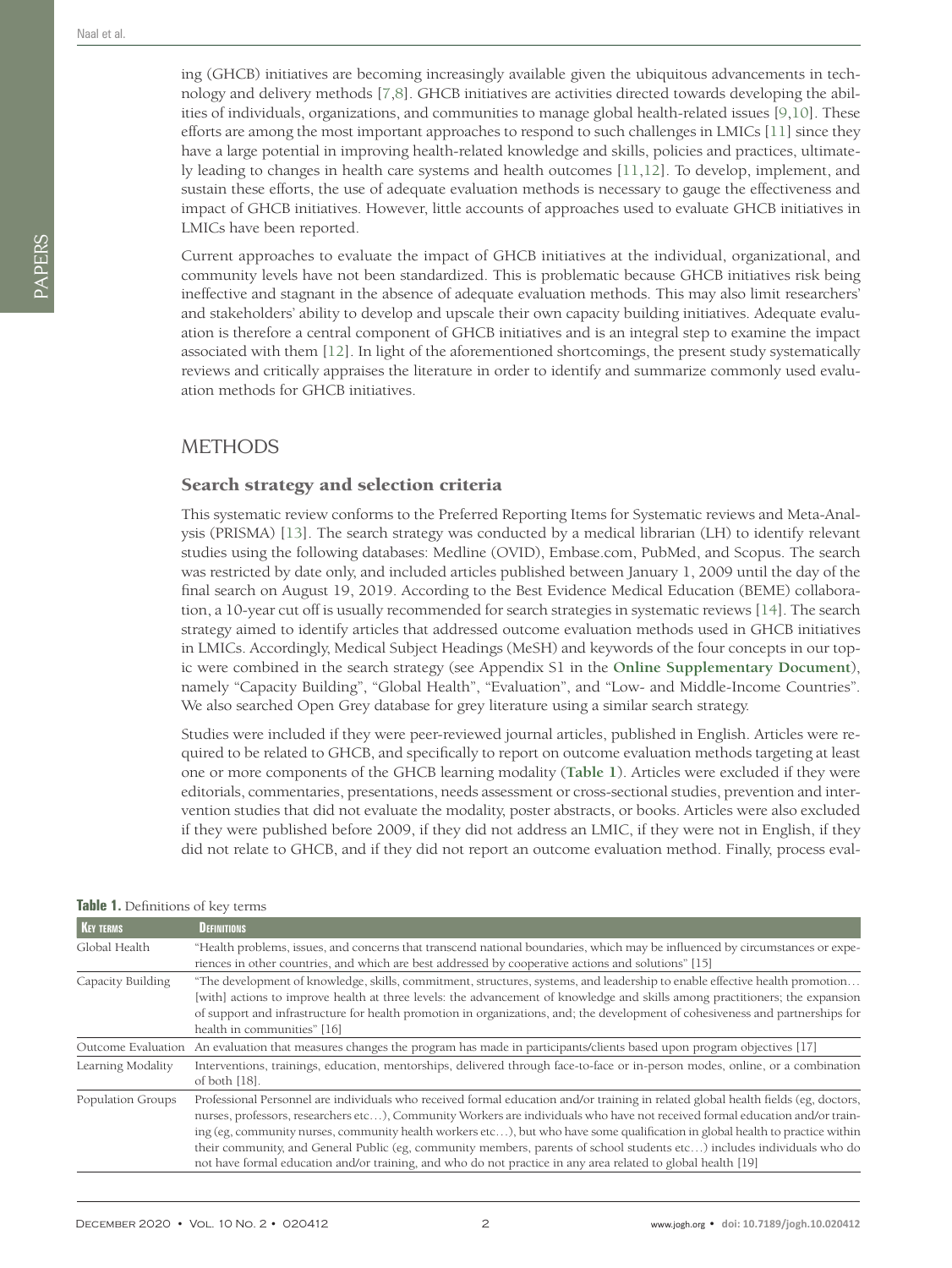uations, feasibility studies, and interventions that only reported intervention outcomes were excluded. While pre-and-post changes give insight into the effectiveness of the intervention, they do not tap into the learners' reactions to and experiences with the GHCB initiative, which is this reviews' primary focus.

LH conducted the search process, extracted all results into the Endnote software, and shared it with two reviewers (HN and MEH) who conducted the screening process after a calibration exercise. After excluding all duplicates, the two reviewers independently screened the titles and abstracts based on set criteria for eligibility. A third reviewer (MEK) was assigned to resolve disagreements. Next, full texts were retrieved, were scrutinized by the two initial reviewers, and conflicts were also resolved by the same third reviewer. Data were extracted into a pre-established Excel sheet in preparation for data synthesis and analysis, which was conducted on the Statistical Package for the Social Sciences (SPSS) (IBM, Armonk, NY, USA).

#### Data analysis

The data was extracted by one reviewer (HN) and was analysed by two reviewers (HN, MEK). Besides the bibliography (which included the date, name of first author, title, region, and country) and summaries of included studies (which included duration of the initiatives, sample size, key findings, conclusions, learning outcomes, and limitations), two main categories of data were extracted and reported in **[Table](#page-2-0) [2](#page-2-0)**. The first related to the GHCB initiative, and included data regarding the global health theme, design of the study, learning modality, sample size, and learning outcomes. The second related to the evaluation approach, and it included data regarding the level of evaluation, target population, method of evaluation, evaluation tool, administration frequency (time point of data collection), the measured outcome, and the conclusions and limitations.

#### <span id="page-2-0"></span>**Table 2.** Summary of findings

| Region                                           | Topic                     | <b>DESIGN</b>    | POPULATION                                                                                                                | <b>MODALITY</b> | <b>LEVEL OF EVALUATION</b>                  | <b>METHOD OF</b><br><b>EVALUATION</b>       | <b>TIME POINT</b>              |
|--------------------------------------------------|---------------------------|------------------|---------------------------------------------------------------------------------------------------------------------------|-----------------|---------------------------------------------|---------------------------------------------|--------------------------------|
| Africa                                           |                           |                  |                                                                                                                           |                 |                                             |                                             |                                |
| Asgary et al.<br>$(2016)$ [20]                   | <b>NCD</b>                |                  | Quantitative Community Workers (Community<br>health nurses)                                                               | Blended         | Individual                                  | Face-to-face Post                           |                                |
| Brantuo et al.<br>$(2014)$ [21]                  | <b>SRH</b>                |                  | Quantitative Professional Personnel (health care<br>providers; hospital nurses, doctors<br>$etc$ )                        | Face-to-face    | Individual &<br>Organizational              | Face-to-face Pre-Post<br>& desk re-<br>view |                                |
| Comeau et al.<br>$(2018)$ [22]                   | CD                        | Oualitative      | Professional Personnel (Graduate)<br>students, postdoctoral trainees, aca-<br>demics etc)                                 | Blended         | Individual                                  | Face-to-face Post                           |                                |
| Crocker et al.<br>$(2016)$ [23]                  | Public health             | Oualitative      | Professional Personnel (Government Face-to-face<br>officials)                                                             |                 | Individual &<br>Organizational              |                                             | Face-to-face More than 3<br>mo |
| Davila et al.<br>$(2015)$ [24]                   | <b>NCD</b>                | Mixed<br>methods | Professional Personnel (epidemiolog- Face-to-face<br>ically trained hospital staff and min-<br>istry of health staff)     |                 | Individual &<br>Organizational              | Face-to-face                                | More than 3<br>mo              |
| Feldacker et al.<br>$(2014)$ [25]                | Health system             |                  | Ouantitative Professional Personnel (Mid-level<br>health care clinicians)                                                 | Face-to-face    | Individual                                  |                                             | Face-to-face More than 3<br>mo |
| Garley et al.<br>$(2016)$ [26]                   | Health system             |                  | Quantitative Professional Personnel (M&E Offi-<br>cers working in ministries of health,<br>NGO, development projects etc) | Blended         | Individual                                  | Face-to-face<br>& online                    | More than 3<br>mo              |
| Huber et al.<br>$(2014)$ [27]                    | Health system             |                  | Quantitative Professional Personnel (Health prac- Face-to-face<br>titioners, researchers, managers)                       |                 | Individual                                  | Face-to-face Post                           |                                |
| Makanjuola et al. Mental health<br>$(2012)$ [28] |                           | Oualitative      | Professional Personnel (mental<br>health college teachers)                                                                | Face-to-face    | Individual                                  |                                             | Face-to-face More than 3<br>mo |
| Matovu et al.<br>$(2013)$ [29]                   | Health system Qualitative |                  | Professional Personnel (Medical /<br>nursing / clinical officers; social sci-<br>entists $etc$ )                          | Face-to-face    | Individual &<br>Organizational              | Face-to-face Post                           |                                |
| Mpofu et al.<br>$(2014)$ [30]                    | Health system             | Mixed<br>methods | Professional Personnel (health care<br>students)                                                                          | Face-to-face    | Individual                                  | Face-to-face Post                           |                                |
| Muchiri et al.<br>$(2016)$ [31]                  | <b>NCD</b>                | Qualitative      | General Public (adults diabetes pa-<br>tients)                                                                            | Face-to-face    | Individual                                  |                                             | Face-to-face More than 3<br>mo |
| Mutabaruka et al. Public health<br>$(2010)$ [32] |                           | Mixed<br>methods | Professional Personnel (managers of<br>immunisation programs)                                                             | Face-to-face    | Individual &<br>Organizational<br>& Country | Face-to-face Unspecified                    |                                |
| O'Donovan et al. CD<br>$(2018)$ [33]             |                           |                  | Quantitative Community workers (community<br>health workers)                                                              | Blended         | Individual                                  | Face-to-face Pre-Post                       |                                |
| Plowright et al.<br>$(2018)$ [34]                | <b>SRH</b>                |                  | Quantitative Community workers (community<br>health workers)                                                              | Face-to-face    | Individual                                  | Face-to-face Pre-Post                       |                                |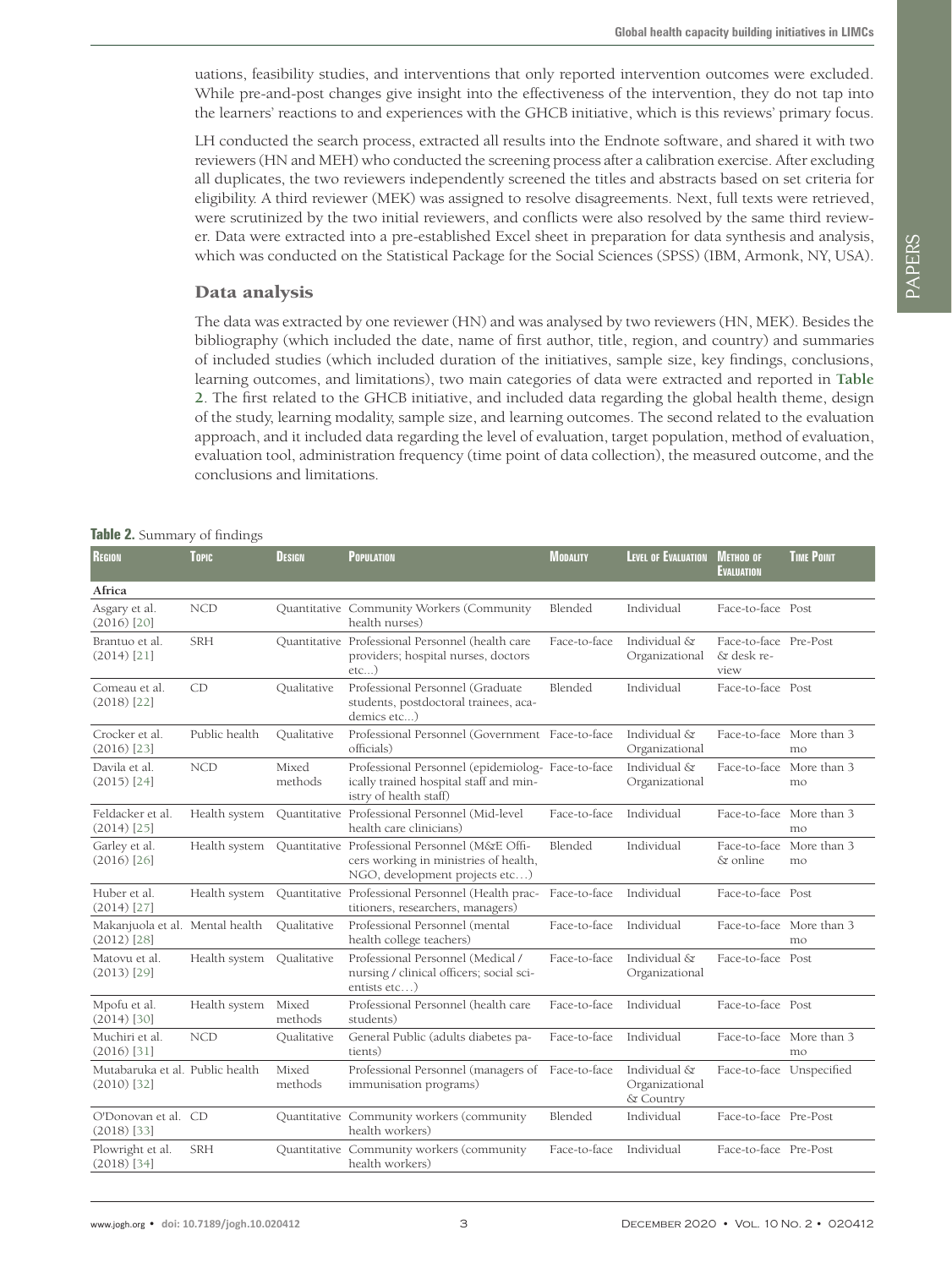#### **Table 2.** Continued

| lable Z. Continued                            |               |                  |                                                                                                                                                        |                     |                                |                                         |                                            |
|-----------------------------------------------|---------------|------------------|--------------------------------------------------------------------------------------------------------------------------------------------------------|---------------------|--------------------------------|-----------------------------------------|--------------------------------------------|
| <b>REGION</b>                                 | <b>Topic</b>  | <b>DESIGN</b>    | <b>POPULATION</b>                                                                                                                                      | <b>MODALITY</b>     | <b>LEVEL OF EVALUATION</b>     | <b>METHOD OF</b><br><b>EVALUATION</b>   | <b>TIME POINT</b>                          |
| Sarli et al. (2010) Health system<br>[35]     |               | Qualitative      | Community Workers (community<br>health workers)                                                                                                        | Face-to-face        | Individual &<br>Community      |                                         | Face-to-face More than 3<br>mo             |
| Shimpuku et al.<br>$(2018)$ [36]              | <b>SRH</b>    | Mixed<br>methods | General Public (pregnant women<br>and family members)                                                                                                  | Face-to-face        | Individual                     | Face-to-face Pre-Post                   |                                            |
| Sibeko et al.<br>$(2018)$ [37]                | Mental health | Mixed<br>methods | Community Workers (community)<br>health workers)                                                                                                       | Face-to-face        | Individual                     |                                         | Face-to-face Pre-Post & up<br>to 3 mo post |
| Tekola et al.<br>$(2019)$ [38]                | Mental health | Qualitative      | General Public (caregivers of chil-<br>dren with developmental disorders)<br>& Professional Personnel (Healthcare<br>providers and other stakeholders) | Face-to-face        | Individual                     | Face-to-face Post                       |                                            |
| Wills et al.<br>$(2010)$ [39]                 | Health system | Qualitative      | Community workers (Primary health Face-to-face<br>care workers)                                                                                        |                     | Individual &<br>Organizational | Face-to-face Post                       |                                            |
| Witek-McManus CD<br>et al. (2015) [40]        |               | Mixed<br>methods | General Public (School teachers)                                                                                                                       | Face-to-face        | Individual                     |                                         | Face-to-face More than 3<br>mo             |
| Fish et al. (2019) NCD<br>[41]                |               | Mixed<br>methods | Professional Personnel (health care<br>providers; clinical and surgical on-<br>cologists)                                                              | Face-to-face        | Individual                     | Online &<br>Face-to-face                | Pre-Post                                   |
| Asia:                                         |               |                  |                                                                                                                                                        |                     |                                |                                         |                                            |
| Abdel-All et al.<br>$(2018)$ [42]             | <b>NCD</b>    | Mixed<br>methods | Community workers (accredited so-<br>cial health activists)                                                                                            | Face-to-face        | Individual                     |                                         | Face-to-face Pre-Post & up<br>to 3 mo post |
| Carlos et al.<br>$(2015)$ [43]                | CD            |                  | Quantitative Professional Personnel (health care<br>providers - doctors, nurses, medical<br>technicians)                                               | Face-to-face        | Individual                     | Face-to-face Pre-Post                   |                                            |
| Choi et al.<br>$(2016)$ [44]                  | Mental health |                  | Quantitative General Public (parents of adoles-<br>cents)                                                                                              | Online              | Individual                     | Online &<br>Over the<br>phone           | Pre-Post & up<br>to 3 mo post              |
| Gao et al. (2018) Health system<br>[45]       |               | ods              | Mixed meth- Professional Personnel (health work- Blended<br>ers, academics, researchers, govern-<br>ment officials etc)                                | Learning            | Individual                     | Online &<br>Over the<br>phone           | Pre-Post & up<br>to 3 mo post              |
| Gyawali et al.<br>$(2018)$ [46]               | <b>NCD</b>    | Mixed<br>methods | Professional Personnel (female com- Face-to-face<br>munity health volunteers)                                                                          |                     | Individual                     | Face-to-face Pre-Post                   |                                            |
| Jung et al. (2009) Health system<br>[47]      |               | Mixed<br>methods | General Public<br>(community leaders)                                                                                                                  | Face-to-face        | Individual                     | Face-to-face Pre-Post                   |                                            |
| Kang et al.<br>$(2015)$ [48]                  | Health system |                  | Quantitative Professional Personnel (hospice and Face-to-face<br>palliative health care experts)                                                       |                     | Individual                     | Face-to-face Post<br>& Mailed<br>survey |                                            |
| Kusuma et al.<br>$(2019)$ [49]                | CD            |                  | Quantitative General Public (household samples) Face-to-face                                                                                           |                     | Community                      |                                         | Face-to-face Pre-Post & up<br>to 3 mo post |
| Limato et al.<br>$(2018)$ [50]                | <b>SRH</b>    | Qualitative      | Community workers (community<br>health workers) & General Public                                                                                       | Face-to-face        | Individual &<br>Community      |                                         | Face-to-face More than 3<br>mo             |
| Monoto et al.<br>$(2018)$ [51]                | <b>SRH</b>    | Qualitative      | Community Workers<br>(Breastfeeding Peer Counsellors)                                                                                                  | Blended<br>Learning | Individual                     |                                         | Face-to-face Pre-Post & up<br>to 3 mo post |
| Negandhi et al.<br>$(2015)$ [52]              | Health system | Mixed<br>methods | Professional Personnel<br>(Public health professionals)                                                                                                | Face-to-face        | Individual                     | Online &<br>Over the<br>phone           | Post                                       |
| Nugroho et al.<br>$(2019)$ [53]               | <b>SRH</b>    |                  | Quantitative Community workers<br>(outreach workers)                                                                                                   | Face-to-face        | Individual                     |                                         | Face-to-face Pre-Post & up<br>to 3 mo post |
| Shen et al.<br>$(2018)$ [54]                  | <b>NCD</b>    |                  | Quantitative Community Workers (community<br>nurses) & General Public (patients)                                                                       | Face-to-face        | Individual                     | Face-to-face Pre-Post                   |                                            |
| Slakey et al.<br>$(2016)$ [55]                | Surgical care | Qualitative      | Professional Personnel<br>(Healthcare providers)                                                                                                       | Blended<br>Learning | Individual                     | Online &<br>Face-to-face mo             | More than 3                                |
| Sranacharoen-<br>pong et al.<br>$(2009)$ [56] | <b>NCD</b>    |                  | Quantitative Community Workers<br>(Community Healthcare<br>Workers)                                                                                    | Blended<br>Learning | Individual                     | Online &<br>Face-to-face                | Pre-Post                                   |
| Wang et al.<br>$(2017)$ [57]                  | Mental health | Qualitative      | Professional Personnel<br>(Healthcare professionals -<br>General practitioners and nurses                                                              | Face-to-face        | Individual                     |                                         | Face-to-face Pre-Post & up<br>to 3 mo post |
| Xu et al.                                     | Health system |                  | Quantitative Professional Personnel                                                                                                                    | Face-to-face        | Individual                     | Face-to-face Pre-Post                   |                                            |

(2016) [[58\]](#page-12-1)

Yang et al. (2018) [\[59\]](#page-12-2)

Zhan et al. (2017) [[60](#page-12-3)]

Zhang et al. (2012) [[61](#page-12-4)] Blended Learning

(Undergraduate medical students)

health professionals from colleges, hospitals, and health centers)

health care workers)

Mental health Quantitative Professional Personnel (Mental

Health system Quantitative Community workers (Primary

Mental health Quantitative Professional Personnel (Physicians pulmonogists)

Face-to-face

Pre-Post

Face-to-face Individual Face-to-face Pre-Post

Individual Online &

Face-to-face Individual Face-to-face Pre-Post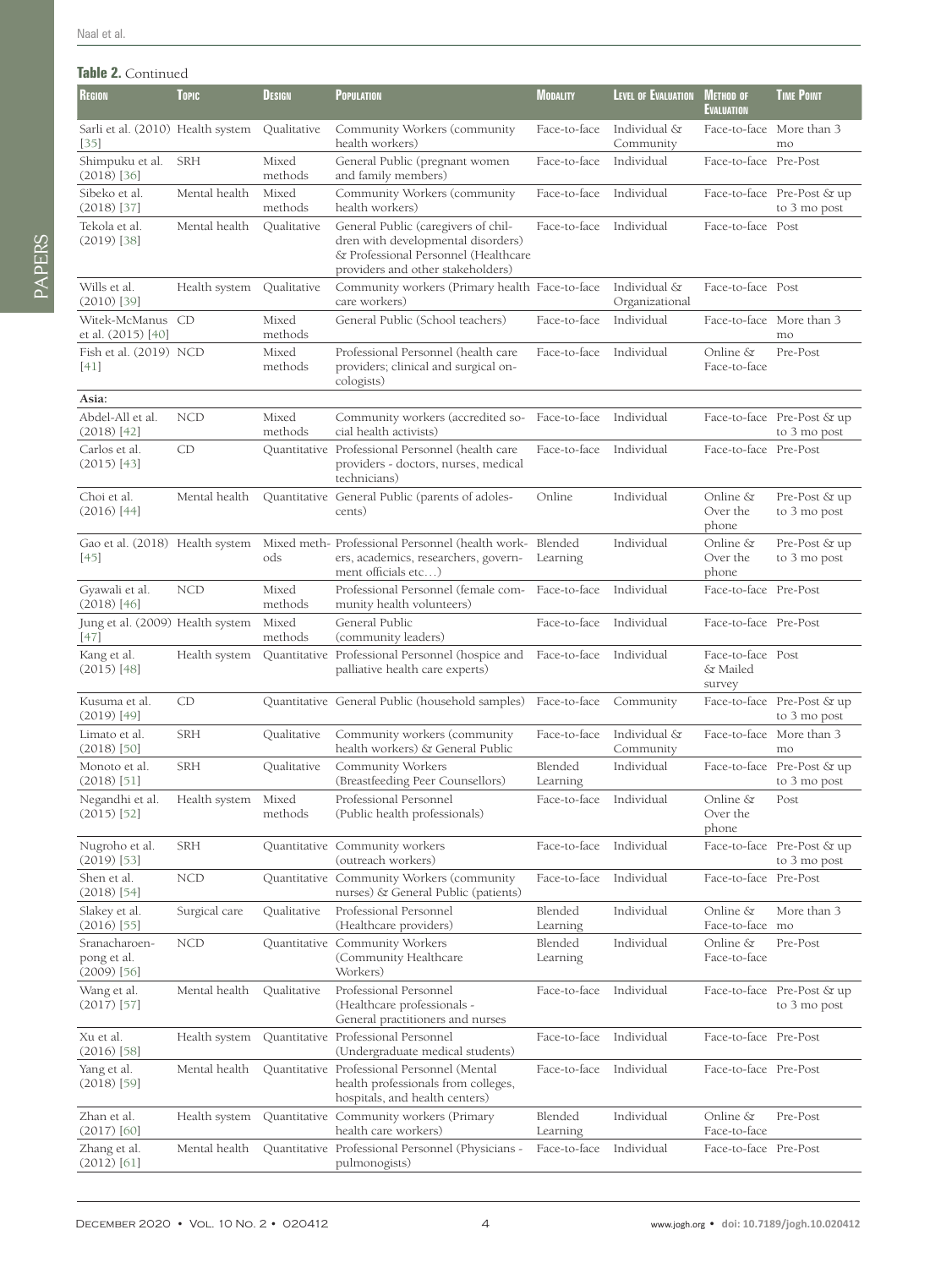| <b>Table 2.</b> Continued                       |               |                  |                                                                                                                                                        |                     |                                |                                       |                                            |
|-------------------------------------------------|---------------|------------------|--------------------------------------------------------------------------------------------------------------------------------------------------------|---------------------|--------------------------------|---------------------------------------|--------------------------------------------|
| <b>REGION</b>                                   | <b>Topic</b>  | <b>DESIGN</b>    | <b>POPULATION</b>                                                                                                                                      | <b>MODALITY</b>     | LEVEL OF EVALUATION            | <b>METHOD OF</b><br><b>EVALUATION</b> | <b>TIME POINT</b>                          |
| Zhao et al.<br>$(2019)$ [62]                    | <b>SRH</b>    | Mixed<br>methods | Professional Personnel (doctors,<br>midwifes, directors, officers)                                                                                     | Face-to-face        | Individual                     | Face-to-face Post                     |                                            |
| Ziganshin et al.<br>$(2015)$ [63]               | Health system |                  | Quantitative Professional Personnel (Physicians<br>and medical trainees)                                                                               | Face-to-face        | Individual                     | Face-to-face Post                     |                                            |
| Caribbean:                                      |               |                  |                                                                                                                                                        |                     |                                |                                       |                                            |
| Cianelli et al.<br>$(2013)$ [64]                | Mental health | Qualitative      | Professional Personnel (health care<br>workers - nurses, physicians etc)                                                                               | Face-to-face        | Individual                     | Face-to-face Post                     |                                            |
| Knettel et al.<br>$(2017)$ [65]                 | SRH           | Mixed<br>methods | Community workers<br>(Community health workers)                                                                                                        | Face-to-face        | Individual                     | Face-to-face Pre-Post                 |                                            |
| Rivera et al.<br>$(2018)$ [66]                  | <b>NCD</b>    |                  | Quantitative Professional Personnel (Public health Face-to-face<br>graduate students)                                                                  |                     | Individual                     | Face-to-face Pre-Post                 |                                            |
| Central America                                 |               |                  |                                                                                                                                                        |                     |                                |                                       |                                            |
| Gonzalez et al.<br>$(2016)$ [67]                | Public health |                  | Quantitative Professional Personnel (health care<br>workers - physicians, nurses, nutri-<br>tionists, respiratory technicians etc)                     | Online              | Individual                     | Online                                | Pre-Post                                   |
| McConnell et al. Health system<br>$(2017)$ [68] |               |                  | <b>Ouantitative</b> Professional Personnel (nurses)                                                                                                    | Online              | Individual                     | Online                                | Pre-Post                                   |
| Molokwu et al.<br>$(2016)$ [69]                 | <b>NCD</b>    |                  | Quantitative General public (Primary care patients Face-to-face<br>- women)                                                                            |                     | Individual                     | Face-to-face Pre-Post                 |                                            |
| <b>MENA:</b>                                    |               |                  |                                                                                                                                                        |                     |                                |                                       |                                            |
| Abdelhai et al.<br>$(2012)$ [70]                | SRH           |                  | Quantitative Professional Personnel<br>(Public Health Students)                                                                                        | Online              | Individual                     | Online &<br>Face-to-face              | Pre-Post                                   |
| Gholipour et al.<br>$(2018)$ [71]               | Health system |                  | Quantitative Professional Personnel (heads of<br>health centers, health managers,<br>health deputies)                                                  | Face-to-face        | Individual                     | Face-to-face Pre-Post                 |                                            |
| Omar et al.<br>$(2009)$ [72]                    | Health system | Mixed<br>methods | Professional Personnel<br>(health managers)                                                                                                            | Face-to-face        | Individual &<br>Organizational |                                       | Face-to-face More than 3<br>mo             |
| Siabani et al.<br>$(2016)$ [73]                 | <b>NCD</b>    |                  | Quantitative General Public (patients with chronic Face-to-face<br>heart failure)                                                                      |                     | Individual                     |                                       | Face-to-face Pre-Post & up<br>to 3 mo post |
| Pacific:                                        |               |                  |                                                                                                                                                        |                     |                                |                                       |                                            |
| Fung et al.<br>$(2015)$ [74]                    | Mental health | Qualitative      | Professional Personnel (mental<br>health clinicians)                                                                                                   | Face-to-face        | Individual                     | Online &<br>Face-to-face              | Pre-Post                                   |
| Charlson et al.<br>$(2019)$ [75]                | Mental health | ods              | Mixed meth- Professional Personnel (health care<br>workers - nurses medical officers,<br>counsellors)                                                  | Face-to-face        | Individual                     | Face-to-face Post                     |                                            |
| International (multiple):                       |               |                  |                                                                                                                                                        |                     |                                |                                       |                                            |
| Khan et al.<br>$(2018)$ [76]                    | <b>NCD</b>    |                  | Quantitative Professional Personnel (nurses, re-<br>searchers, medical assistants etc)<br>& Community Workers (Communi-<br>ty health workers)          | Face-to-face        | Individual                     | Face-to-face Post                     |                                            |
| South America                                   |               |                  |                                                                                                                                                        |                     |                                |                                       |                                            |
| Gomes et al.<br>$(2015)$ [77]                   | <b>NCD</b>    | Qualitative      | Community Workers (community<br>health workers)                                                                                                        | Face-to-face        | Individual                     |                                       | Face-to-face More than 3<br>mo             |
| Hull et al.<br>$(2012)$ [78]                    | Surgical care | Qualitative      | Professional Personnel (post-gradu-<br>ate medical students)                                                                                           | Face-to-face        | Individual                     | Face-to-face Pre-Post                 |                                            |
| Joshi et al.<br>$(2011)$ [79]                   | Health system |                  | Quantitative Professional Personnel (health care<br>providers - physicians, nurses, den-<br>tists) & Community workers (Com-<br>munity health workers) | Online              | Individual                     | Online                                | Post                                       |
| Monier et al.<br>$(2019)$ [80]                  | CD            |                  | Quantitative Professional Personnel (post-gradu-<br>ate health care students)                                                                          | Online              | Individual                     | Online                                | Post                                       |
| Pereira et al.<br>(2015)[81]                    | Mental health |                  | Quantitative Professional Personnel (health care<br>providers)                                                                                         | Blended<br>Learning | Individual                     | Online                                | Pre-Post & up<br>to 3 mo post              |
| Vieira et al.<br>(2014)[82]                     | Mental health |                  | Quantitative General Public (School teachers)                                                                                                          | Face-to-face        | Individual                     | Face-to-face Pre-Post                 |                                            |

CD – communicable disease, NCD – non-communicable diseases, SRH – sexual and reproductive health

Risk of bias and methodological quality of included studies was assessed using the McGill Mixed-Methods Appraisal Tool (MMAT) [\[83\]](#page-13-3). Since the aim of this review is to appraise evaluation approaches in GHCB, a meta-analysis was not applicable given that we did not examine effect sizes associated with the interventions. Instead, we opted for a qualitative and descriptive approach for data analysis.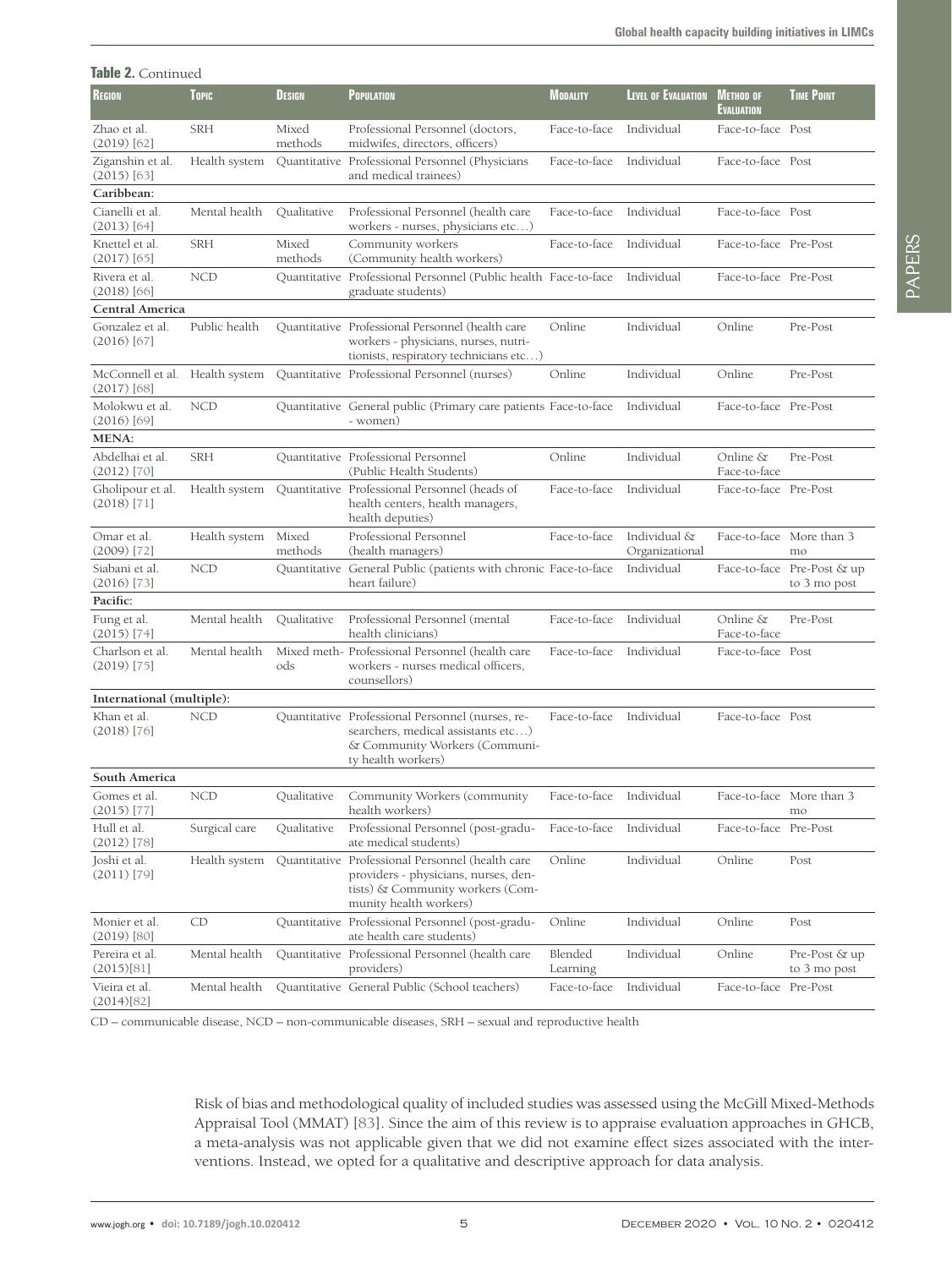<span id="page-5-0"></span>

**Figure 1.** PRISMA flowchart.

# RESULTS

#### **Overview**

Of the 8324 eligible articles, 200 studies met the inclusion criteria based on title and abstract screening and were eligible for full-text review, from which 63 articles were included for final analysis (**[Figure 1](#page-5-0)**). Included studies (**[Table 2](#page-2-0)**) reported initiatives conducted in Africa, Asia, Caribbean, Central America, Middle East and North Africa, Pacific, and South America. Global Health topics of the initiatives were categorized under mental health (19.0%), health system (28.6%), non-communicable diseases (20.6%), communicable diseases (9.5%) sexual and reproductive health (14.3%), public health (4.8%), and surgical care (3.2%).

## Characteristics of the studies

Three main population groups were addressed in the aforementioned initiatives, categorized into professional personnel (57.1%), community workers (20.6%), general public (14.3%) or mixed (7.9%). The most commonly adopted learning modality was face-to-face (74.6%), followed by blended (15.9%) and online learning (9.5%). Most evalua-

tions were conducted on the individual level (84.1%), whereby only a handful of studies evaluated initiatives on the organizational, community, or country levels. The majority of studies relied on pre-andpost or only post intervention time intervals for evaluation (64.5%), and a small number reported up to 3 months follow-ups (16.1%) or more (19.4%). Capacity building initiatives were mostly evaluated using face-to-face methods (76.2%), and a limited number used online methods (7.9%) or a combination of online and other methods (15.9%). The most commonly used tools were questionnaires (63%), followed by open-ended or close-ended evaluation forms (49%), semi-structured interviews (35%), focus groups (25%), online surveys (22%), expert/peer rating (11%), case studies (9%), researcher observations (6%), desk reviews (3%), and reflective commentaries (2%).

Closer examination of the results revealed that African and Asian countries reported the most GHCB initiatives evaluations (69.8%). In comparison to other regions, they invested most in longer-term evaluations spanning 3 months or more (75%). African countries specifically, almost exclusively placed emphasis on evaluating modalities beyond the individual level. Across studies, GHCB initiatives were directed mostly towards professional personnel, and online evaluation methods were almost exclusively used for them. Online evaluation methods were only used for individual level evaluation, whereby other levels of evaluation such as organizational or community levels were only assessed face-to-face. Also, long-term evaluations spanning 3 months, or more, were conducted face-to-face. Results show that over the past 4 years, online methods of evaluation have been increasingly used in GHCB.

# Evaluation of learning modalities

With regard to learning modalities, blended and online GHCB initiatives were only evaluated on the individual level, whereby organizational, community, and country level evaluations were done only for faceto-face trainings. Similarly, long-term evaluations of 3 months or more were done for face-to-face modalities, whereby only 2 blended-approach initiatives - that had a face-to-face component - were evaluated at 3 months follow-up or more, and none for online approaches. Blended and online GHCB initiatives were also exclusively conducted for community workers and professional personnel, with the exception of 1 study that trained a sample of the general public through an online approach. Finally, results show that online and blended modalities are starting to increase in number over the past 4 years.

# Variables and indicators

In almost all capacity building initiatives, the main purpose was to improve the knowledge, capacity, skills, confidence, or performance of their participants. Evaluations and measured outcomes of the initia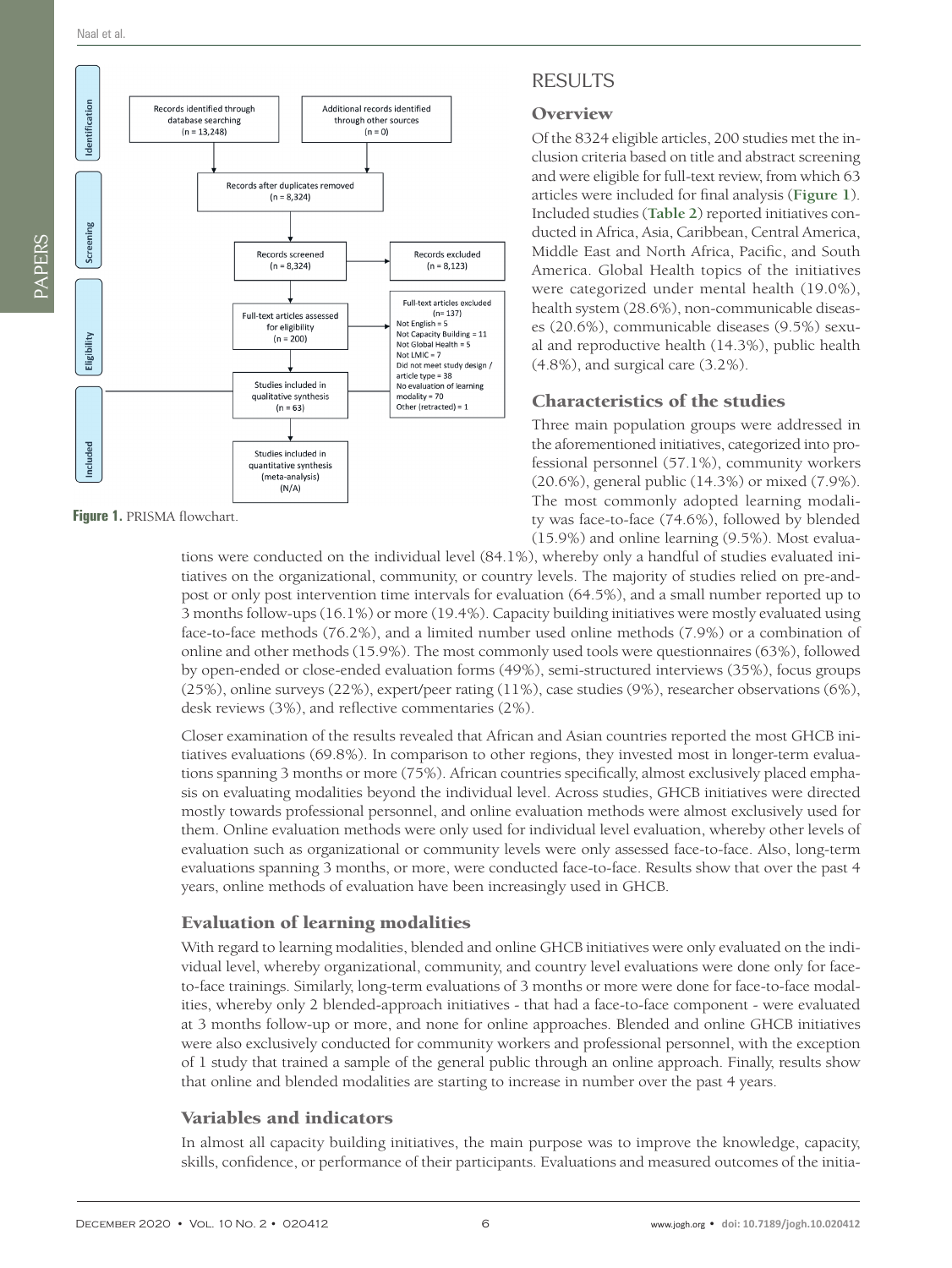tives targeted (1) changes in knowledge, attitudes, skills, and performance, (2) perceptions, experiences, and satisfaction with the training, and (3) organizational, community, and country level impact in rare instances. Indicators for evaluations on the individual level focused on reactions, perceptions, satisfaction, experiences, and expectations, and on changes in knowledge, skills, practices, performance. Evaluations on the organizational level focused their indicators on assessing transfer (and barriers to application) of knowledge to the organization through learners' technical input, performance, leadership, and relationship with colleagues, in addition to desk reviews of organizational-level changes such as policies, outputs, and practices. On the community-level, indicators mainly addressed the relationship between community members and health care services such as individuals' knowledge of available services and related personnel, their health care practices, and their perceptions of health problems in the community.

#### Study design

Articles used a mixture of qualitative (25.4%), quantitative (49.2%), and mixed-methods (25.4%) approaches, and all online studies were quantitative. Pre-and-post intervention changes along with satisfaction with trainings were generally measured quantitatively, whereas experiences and perceptions of the training were measured qualitatively. Organizational, community, and country level impact were assessed using one or both approaches. Finally, the GHCB initiatives overall improved knowledge, skills, and practices, whereby interactive modalities and engaging approaches were most important for knowledge retention and application. Online and blended modalities were reported to be generally effective and accepted by population groups, especially those that provide increased engagement and interaction. Common stated limitations included the need for longer-term and wider evaluations beyond individual-level learning and reaction.

#### Risk assessment

Based on the MMAT tool used to evaluate the quality of studies in this review, a small number of studies (n=9) scored low (2/4), and the rest (n=54) scored higher (3/4 or 4/4) on quality assessment (**[Table 3](#page-6-0)**).

| <b>MMAT RATING</b><br>(OUT OF **** | <b>MAIN LIMITATIONS</b>                                                                                                       |
|------------------------------------|-------------------------------------------------------------------------------------------------------------------------------|
| $\gg \gg$                          | -Did not report response rate                                                                                                 |
|                                    | -Did not appropriately consider the limitations associated with integration of qualitative and quantitative data.             |
| ***                                | -Unacceptable response rate                                                                                                   |
| ***                                | -Measurements are not appropriate to answer the research question                                                             |
| $\gg \gg$                          | -Measurements inappropriate.                                                                                                  |
|                                    | -Did not report the response rate.                                                                                            |
| ****                               |                                                                                                                               |
| **                                 | -Did not consider how findings relate to the context in which the data was collected                                          |
|                                    | -Did not consider how findings relate to the researchers influence.                                                           |
| ***                                | -Unacceptable response rate                                                                                                   |
| oje oje oje oje                    |                                                                                                                               |
| ****                               |                                                                                                                               |
| ***                                | -Did not consider how findings relate to the researchers influence.                                                           |
| ***                                | -Did not consider how findings relate to the researchers influence                                                            |
| ****                               |                                                                                                                               |
| $\frac{1}{2} \xi$                  | -Did not report the response rate                                                                                             |
|                                    | -Did not take into account the difference between groups (did not list the demographic characteristics of the<br>participant) |
| ****                               |                                                                                                                               |
| ****                               |                                                                                                                               |
| **                                 | -Did not report the response rate                                                                                             |
| ****                               |                                                                                                                               |
| $\frac{1}{2} \xi$                  | -Did not consider how findings relate to the researchers influence.                                                           |
|                                    | -Did not consider how findings relate to the context in which the data was collected                                          |
| ***                                | -Unacceptable response rate                                                                                                   |
| ***                                | -The integration of quantitative and qualitative data are not relevant to answer the research question                        |
| ***                                | -Did not take into account the difference between groups (did not list the demographic characteristics of the<br>participant) |
|                                    |                                                                                                                               |

<span id="page-6-0"></span>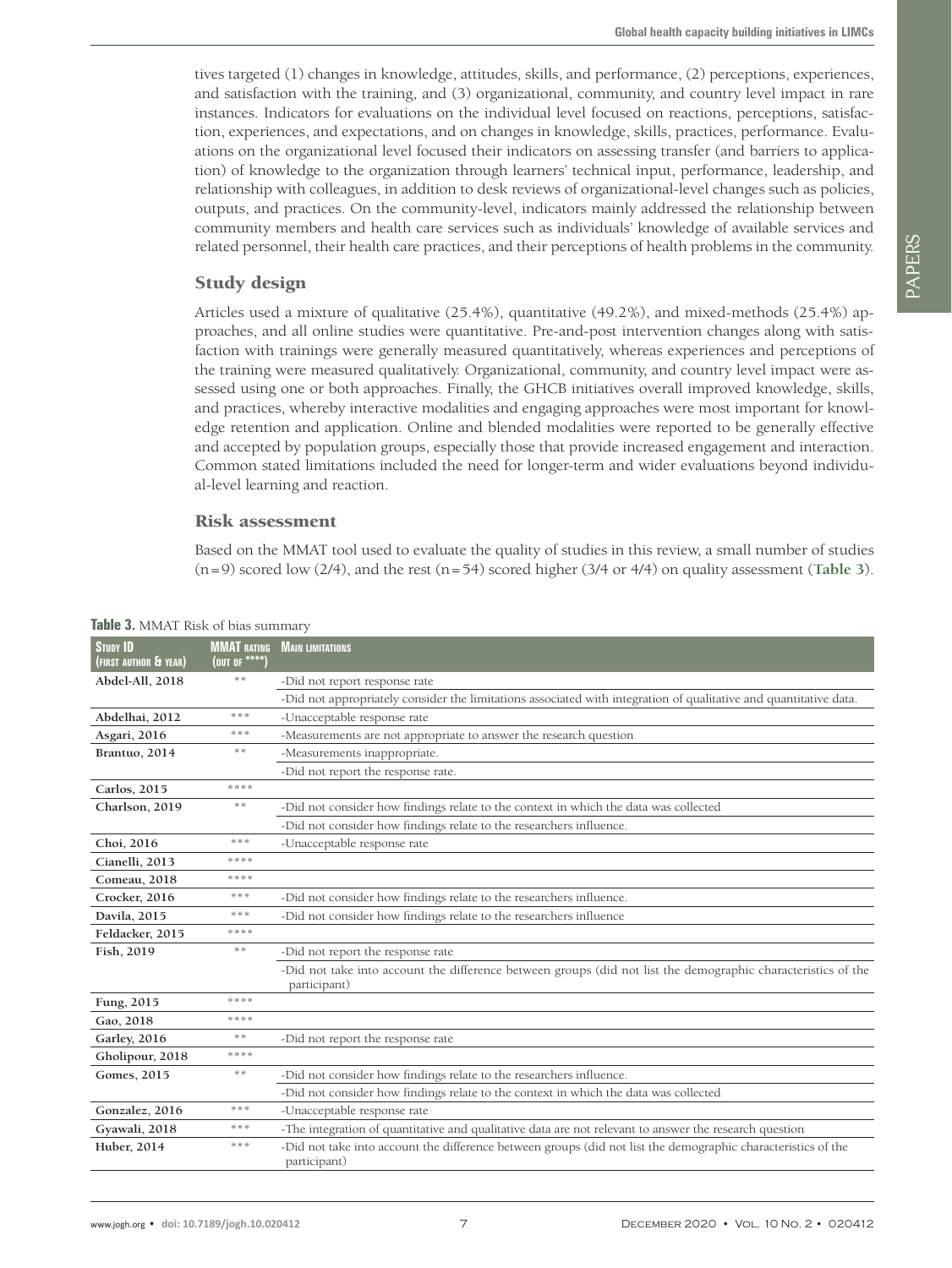#### **Table 3.** Continued

| <b>STUDY ID</b><br>(FIRST AUTHOR & YEAR) | <b>(OUT OF ****</b> | <b>MMAT RATING MAIN LIMITATIONS</b>                                                                                           |
|------------------------------------------|---------------------|-------------------------------------------------------------------------------------------------------------------------------|
| Hull, 2012                               | ****                |                                                                                                                               |
| Joshi, 2011                              | $\gg \gg$           | Did not report the response rate                                                                                              |
|                                          |                     | -Did not take into account the difference between groups (did not list the demographic characteristics of the<br>participant) |
| Jung, 2009                               | ****                |                                                                                                                               |
| Kang, 2015                               | ****                |                                                                                                                               |
| Khan, 2018                               | ****                |                                                                                                                               |
| Knettel, 2017                            | ****                |                                                                                                                               |
| Kusuma, 2019                             | ****                |                                                                                                                               |
| Limato, 2018                             | ****                |                                                                                                                               |
| Makanjuola, 2012                         | ****                |                                                                                                                               |
| Matovu, 2013                             | ***                 | -Did not consider how findings relate to the researchers influence                                                            |
| McConnell, 2017                          | ***                 | -Did not report response rate                                                                                                 |
| Molokwu, 2016                            | ***                 | -Unacceptable response rate                                                                                                   |
| <b>Monier</b> , 2019                     | ***                 | -Did not take into account the difference between groups (did not list the demographic characteristics of the<br>participant) |
| Monoto, 2018                             | **                  | -Process for analyzing qualitative data are not relevant to answer the research question                                      |
| Mpofu, 2014                              | ***                 | -Did not report response rate                                                                                                 |
| Muchiri, 2016                            | ***                 | -Did not consider how findings relate to the researchers influence                                                            |
| Mutabaruka, 2010                         | ***                 | -Unacceptable response rate                                                                                                   |
| Negandhi, 2015                           | ****                |                                                                                                                               |
| Nugroho, 2019                            | ****                |                                                                                                                               |
| O'Donovan, 2018                          | ****                |                                                                                                                               |
| Omar, 2009                               | ****                |                                                                                                                               |
| Pereira, 2015                            | ****                |                                                                                                                               |
| Plowright, 2018                          | ****                |                                                                                                                               |
| <b>Rivera</b> , 2018                     | ***                 | -Did not report the response rate                                                                                             |
| Sarli, 2010                              | ****                |                                                                                                                               |
| Shen, 2018                               | ****                |                                                                                                                               |
| Shimpuku, 2018                           | ****                |                                                                                                                               |
| Siabani, 2015                            | 米米米                 | -Unacceptable response rate                                                                                                   |
| Sibeko, 2018                             | ****                |                                                                                                                               |
| <b>Slakey</b> , 2016                     | ***                 | -Did not consider how findings relate to the researchers influence                                                            |
| Sranacharoen-<br>pong, 2009              | ***                 | -Did not report the response rate                                                                                             |
| Tekola, 2019                             | ***                 | Did not consider how findings relate to the researchers influence                                                             |
| Vieira, 2014                             | 米米米                 | -Sample not representative of the population.                                                                                 |
| Wang, 2017                               | ***                 | -Did not consider how findings relate to the researchers influence                                                            |
| Wills, 2010                              | 米米米                 | -Did not consider how findings relate to the researchers influence                                                            |
| Witek-McManus,<br>2015                   | ***                 | -The integration of quantitative and qualitative data are not relevant to answer the research question                        |
| Xu, 2016                                 | $\gg \gg$           | -Did not report the response rate                                                                                             |
|                                          |                     | -Did not take into account the difference between groups (did not list the demographic characteristics of the<br>participant) |
| Yang, 2018                               | ***                 | -Did not report the response rate                                                                                             |
| Zhan, 2017                               | ****                |                                                                                                                               |
| Zhang, 2012                              | ***                 | -Did not report response rate                                                                                                 |
| Zhao, 2019                               | ***                 | -Did not report response rate                                                                                                 |
| Ziganshin, 2015                          | ****                |                                                                                                                               |

MMAT – mixed-methods appraisal tool

# DISCUSSION

To the best of our knowledge, this is the first systematic review on the approaches used to evaluate GHCB initiatives in LMICs. To-date, only one review addressed capacity building tools [\[84\]](#page-13-4), however it was limited to those targeting health research, a subcomponent of GHCB. Another systematic review addressed the effectiveness of capacity building initiatives in the public health domain [[12](#page-10-3)], however authors did not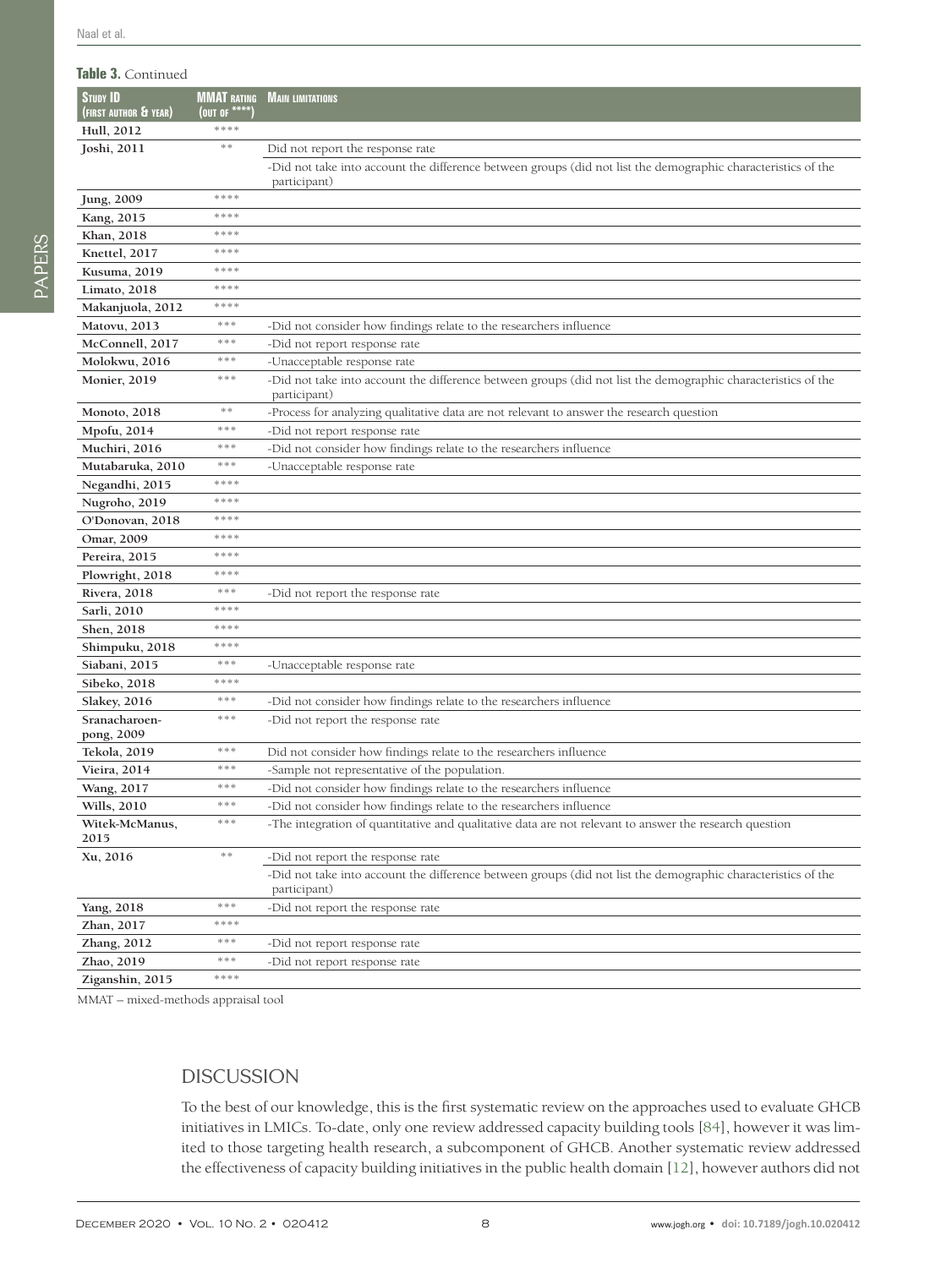focus on evaluation approaches. Both reviews, although did not focus on LMICs, highlighted the need for the development and refinement of more consistent evaluation approaches to measure larger and longterm impact of capacity building in general. Considering this increasing interest in capacity building, along with the noticeable knowledge gaps, the urgent need to cover a wider and more comprehensive scope of GHCB with a focus on evaluation approaches is well-warranted, especially in LMICs. This is a timely study given the advancements in capacity building delivery and evaluation methods, the growing global health burdens in LMICs, and the increasing need for the development of a competent health workforce in LMICs [\[1,](#page-9-0)[85\]](#page-13-5). Evaluations are essential to assess the impact of GHCB initiatives on different levels, to assess whether or not their goals were achieved, and to highlight areas that may require improvements. Adequate evaluations are also important to gauge the utility of, and strategically allocate funds. We advance the literature by critically appraising the studies on this topic, by synthesising their findings, and by recommending increased standardization in evaluation approaches.

Overall, our findings indicate that most of the initiatives are delivered and evaluated through face-to-face modalities and this is not surprising, given the low resource settings that characterize LMICs, and their documented slow adoption of technology [[86](#page-13-6)]. Interestingly however, based on our review, there has been a shift over the past 4 years towards integrating technology in the delivery and evaluation of GHCB initiatives. Of those, blended approaches that still include a face-to-face component are more prevalent than purely online modalities, potentially because such a transition is complex and may require more time, technological literacy, adequate infrastructure and cultural acceptance [[86](#page-13-6)[,87\]](#page-13-7). Nevertheless, such a shift may offer increased practicality and accessibility for the delivery and evaluation of GHCB initiatives given the potential of technology in overcoming barriers associated with traditional capacity building delivery methods [\[88\]](#page-13-8). For example, LMICs tend to have limited access to global health education, and technology has the potential to address this problem by allowing the transfer of knowledge from developed to developing countries in an easier, more accessible and cost-effective manner [[88,](#page-13-8)[89\]](#page-13-9). Our results indicate that clinically related GHCB initiatives included a face-to-face component, whereby purely online initiatives were didactic and did not include a hands-on approach. This may be an important avenue for future research, namely to assess the delivery of clinical practicums through online modalities. Finally, only one online intervention addressed the general public, whereby professional personnel and community workers were predominantly the target of the reviewed GHCB initiatives.

Our results build on previous research and point towards a growing need for better evaluation approaches for GHCB initiatives [[12](#page-10-3)[,84\]](#page-13-4), especially for online and blended modalities. Customarily, higher-income countries tend to place more emphasis on adequate evaluation approaches to assess higher level and longer-term impact of their initiatives on the individual, organizational, and community levels in comparison to LMICs [[84](#page-13-4)]. In one systematic review, most of the included studies that assessed long-term organizational-level impact of capacity building were from higher-income countries [\[84](#page-13-4)]. Evidently, higher levels of evaluation are time consuming, and require more sophisticated and complex methods of measurement [\[90\]](#page-13-10). In this review, while a small number of face-to-face approaches evaluated their initiatives long-term, and assessed impact beyond individual level, none of the online initiatives did so, and only 2 blended GHCB initiatives conducted evaluations beyond the 3 months-time period. As a result, we were not able to draw further conclusions regarding blended and online modalities beyond the individual-level assessment of reaction, knowledge, attitudes, and practices, or their long-term efficacy. This is especially important since blended and online approaches were effective and accepted by the participants, which means that a shift toward technology-assisted GHCB may be promising [[67](#page-12-10)[,88\]](#page-13-8). There is thus an urgent need to refine evaluation approaches used in initiatives delivered through technology-assisted modalities in order to better assess their wider and longer-term impact. While individual-level assessment offers important first-level insight, it does not tap into higher levels of assessing organizational or community-level changes such as shifts in policy, practices, or access to health care services to name a few. One way to do that is through the standardization of evaluation approaches, a process by which assessments are developed to have uniform applications with consistent procedures across studies [[91](#page-13-11)].

Standardization may simplify and provide a better structure for the evaluation of initiatives based on the GHCB modality, vis-à-vis population groups, evaluation methods, level of evaluation, frequency of evaluation, and evaluation tools, and may enhance comparability of outcomes. That said, we identified much variability in the evaluation methods and tools used across studies, whereby evaluations deviated from standardization in terms of the lack of consistency in the items/questions, set variables, indicators, and outcomes. Also, few studies reported the actual tools that were used, and this is problematic because it dissipates the efforts and resources allocated towards the evaluation of GHCB, in that authors tended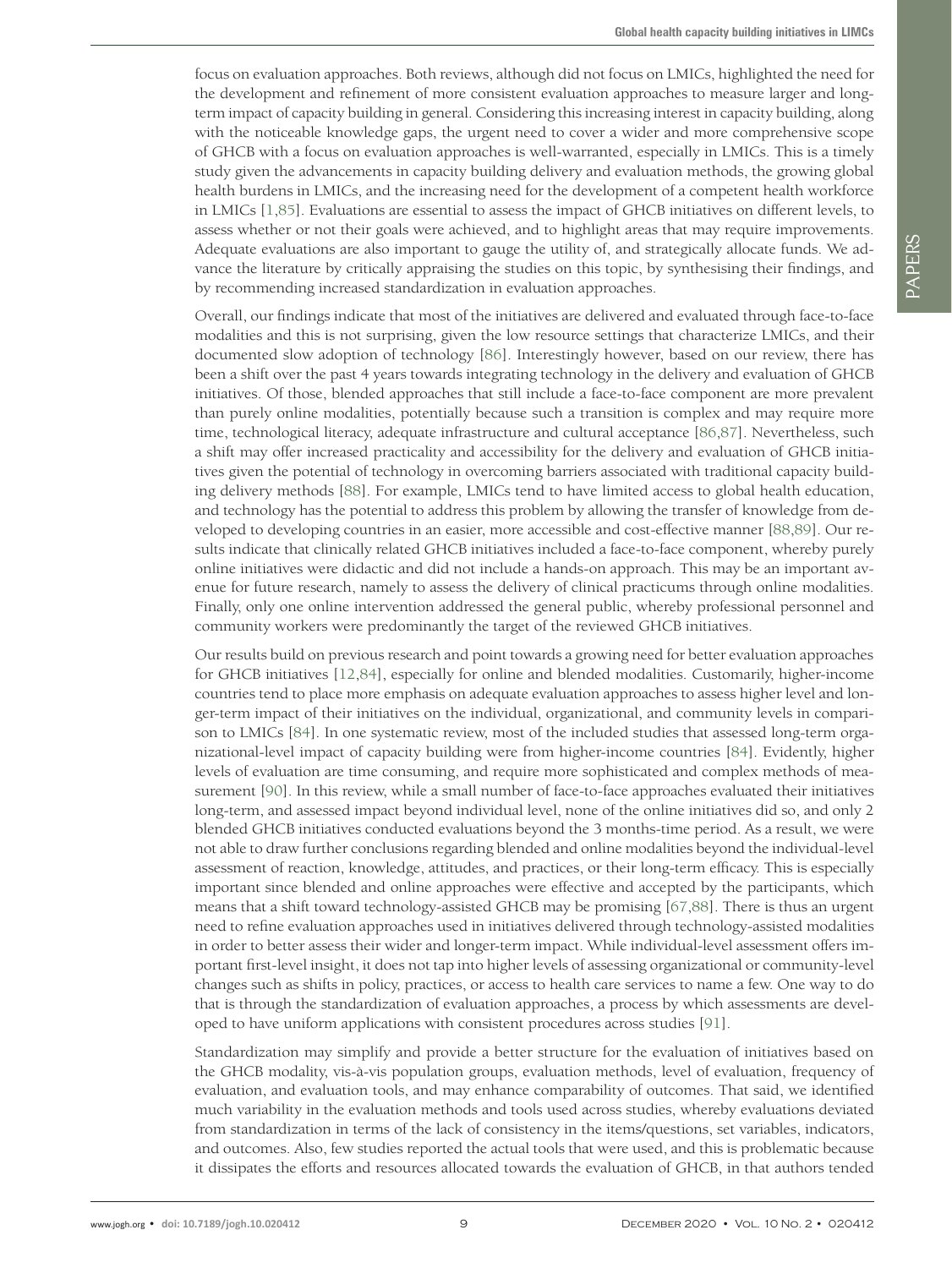PAPERS

to develop their own tools rather than use or adapt existing ones. It is important for future studies to be more consistent in their evaluation approaches. Ultimately, this means that GHCB initiatives in LMICs need standardized evaluation tools to measure the effectiveness of learning modalities beyond the well-addressed individual-level assessment of knowledge, attitude, and practice. These tools may be adapted to the context and approach of each initiative.

Results of this study should be interpreted in light of several limitations. Most significantly, the reviewed articles are not representative of GHCB initiatives among LMICs, given that we only included those evaluating the outcome of at least one component of the modality. Also, studies may have been missed due to the search parameters used, which is a common problem in the literature. However, we minimized this by exhausting the search process through the key terms, and search strategy employed across multiple academic and grey literature databases. In addition, many LMICs may prioritize reporting to donors as opposed to publishing their findings, which may affect the accurate representation of studies included in this review. Finally, we had a limited focus on demographic groups and other related capacity building data, because it was beyond the scope of the review: our main goal was to review the methods and evaluation approaches.

## **CONCLUSION**

This review provides the first summary of evaluation approaches used in GHCB in LMICs and identifies several gaps that need to be addressed. Most significantly, because online and blended modalities are promising avenues for GHCB, more attention should be placed on evaluating them long-term beyond the individual level in order to maximize their impact and sustainability. In addition to that, standardized evaluation tools for GHCB are needed in order to enhance efficiency and comparability of results across initiatives.



**Acknowledgments:** Authors thank Dina Muhieddine for her help compiling the risk assessment table, and the IDRC for funding this project.

**Funding**: International Development Research Centre in Canada.

**Author contributions:** HN, MEH, MEK, and SS designed the study. LH conducted the search process and wrote the first draft of the methods section. HN, MEH, MEK screened articles. HN analysed the data and wrote the manuscript with input from MEK. MEK and SS provided critical comments and revisions and oversaw the project.

**Competing interests:** The authors completed the ICMJE Unified Competing Interest form (available upon request from the corresponding author), and declare no conflicts of interest.

<span id="page-9-8"></span>**Additional material**

[Online Supplementary Document](http://jogh.org/documents/issue202001/jogh-10-020412-s001.pdf)

- <span id="page-9-0"></span> 1 Nicol E, Turawa E, Bonsu G. Pre- and in-service training of healthcare workers on immunization data management in LMICs: a scoping review. Hum Resour Health. 2019;17:92[. Medline:31791352](https://www.ncbi.nlm.nih.gov/entrez/query.fcgi?cmd=Retrieve&db=PubMed&list_uids=31791352&dopt=Abstract) [doi:10.1186/s12960-019-0437-6](https://doi.org/10.1186/s12960-019-0437-6)
- <span id="page-9-1"></span> 2 Network GBoDC. Measuring performance on the Healthcare Access and Quality Index for 195 countries and territories and selected subnational locations: a systematic analysis from the Global Burden of Disease Study 2016. Lancet. 2018;391:2236-71[. Medline:29893224](https://www.ncbi.nlm.nih.gov/entrez/query.fcgi?cmd=Retrieve&db=PubMed&list_uids=29893224&dopt=Abstract) [doi:10.1016/S0140-6736\(18\)30994-2](https://doi.org/10.1016/S0140-6736(18)30994-2)
- <span id="page-9-2"></span>3 World Health Organization. The Kampala declaraTion and agenda for global action. Geneva: WHO; 2008.
- <span id="page-9-3"></span> 4 World Health Organization. WHO global code of practice on the international recruitment of health personnel. Geneva: WHO; 2010.
- <span id="page-9-4"></span> 5 Koplan JP, Bond TC, Merson MH, Reddy KS, Rodriguez MH, Sewankambo NK, et al. Towards a common definition of global health. Lancet. 2009;373:1993-5. [Medline:19493564](https://www.ncbi.nlm.nih.gov/entrez/query.fcgi?cmd=Retrieve&db=PubMed&list_uids=19493564&dopt=Abstract) [doi:10.1016/S0140-6736\(09\)60332-9](https://doi.org/10.1016/S0140-6736(09)60332-9)
- <span id="page-9-5"></span>6 WHO. World Health Report 2006: Working Together for Health Geneva World Health Organization 2006.
- <span id="page-9-6"></span> 7 Wang J, Abdullah AS, Ma Z, Fu H, Huang K, Yu H, et al. Building capacity for information and communication technology use in global health research and training in China: A qualitative study among Chinese health sciences faculty members. Health Res Policy Syst. 2017;15:59. [Medline:28659155](https://www.ncbi.nlm.nih.gov/entrez/query.fcgi?cmd=Retrieve&db=PubMed&list_uids=28659155&dopt=Abstract) [doi:10.1186/s12961-017-0222-8](https://doi.org/10.1186/s12961-017-0222-8)
- <span id="page-9-7"></span> 8 Hoffman D, Blasi B, C'ulum B, Drags'ic Z, Ewen A, Horta H, et al. The methodological illumination of a blind spot: information and communication technology and international research team dynamics in a higher education research program. High Educ. 2014;67:473-95. [doi:10.1007/s10734-013-9692-y](https://doi.org/10.1007/s10734-013-9692-y)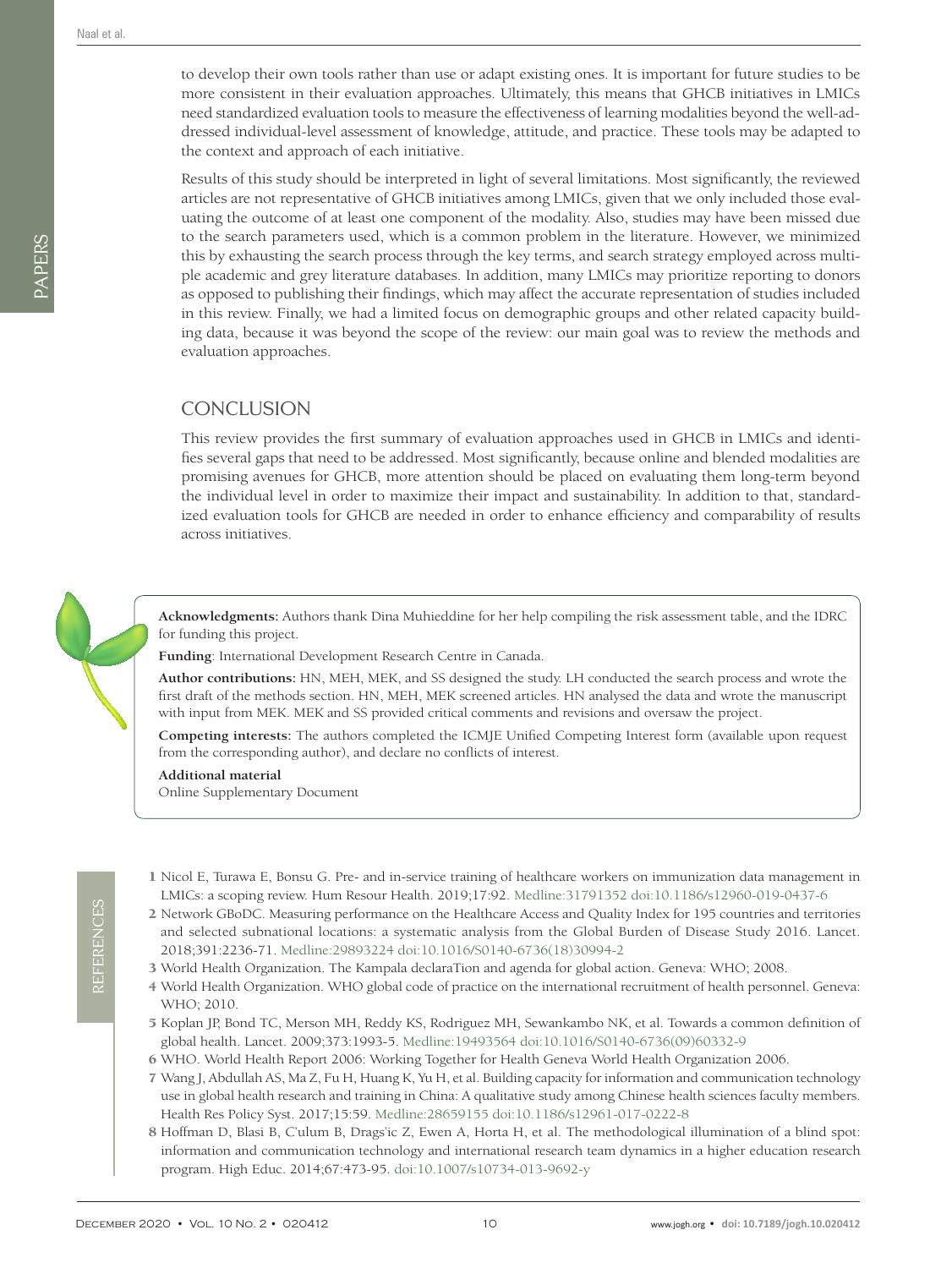- <span id="page-10-0"></span> 9 Kislov R, Waterman H, Harvey G, Boaden R. Rethinking capacity building for knowledge mobilisation: developing multilevel capabilities in healthcare organisations. Implement Sci. 2014;9:166. [Medline:25398428](https://www.ncbi.nlm.nih.gov/entrez/query.fcgi?cmd=Retrieve&db=PubMed&list_uids=25398428&dopt=Abstract) [doi:10.1186/s13012-](https://doi.org/10.1186/s13012-014-0166-0) [014-0166-0](https://doi.org/10.1186/s13012-014-0166-0)
- <span id="page-10-1"></span>10 Paul S. Capacity Building for health Sector Reform. Geneva: World Health Organization; 1995.
- <span id="page-10-2"></span>11 Beran D, Byass P, Gbakima A, Kahn K, Sankoh O, Tollman S, et al. Research capacity building—obligations for global health partners. Lancet Glob Health. 2017;5:e567-8. [Medline:28495256](https://www.ncbi.nlm.nih.gov/entrez/query.fcgi?cmd=Retrieve&db=PubMed&list_uids=28495256&dopt=Abstract) [doi:10.1016/S2214-109X\(17\)30180-8](https://doi.org/10.1016/S2214-109X(17)30180-8)
- <span id="page-10-3"></span>12 DeCorby-Watson K, Mensah G, Bergeron K, Abdi S, Rempel B, Manson H. Effectiveness of capacity building interventions relevant to public health practice: a systematic review. BMC Public Health. 2018;18:684[. Medline:29859075](https://www.ncbi.nlm.nih.gov/entrez/query.fcgi?cmd=Retrieve&db=PubMed&list_uids=29859075&dopt=Abstract) [doi:10.1186/](https://doi.org/10.1186/s12889-018-5591-6) [s12889-018-5591-6](https://doi.org/10.1186/s12889-018-5591-6)
- <span id="page-10-4"></span>13 Liberati A, Altman DG, Tetzlaff J, Mulrow C, Gotzsche PC, Ioannidis JP, et al. The PRISMA statement for reporting systematic reviews and meta-analyses of studies that evaluate health care interventions: explanation and elaboration. J Clin Epidemiol. 2009;62:e1-34. [Medline:19631507](https://www.ncbi.nlm.nih.gov/entrez/query.fcgi?cmd=Retrieve&db=PubMed&list_uids=19631507&dopt=Abstract) [doi:10.1016/j.jclinepi.2009.06.006](https://doi.org/10.1016/j.jclinepi.2009.06.006)
- <span id="page-10-5"></span>14 Education BEM. The literature search. 2020. Available: https://www.bemecollaboration.org/LiteratureSearch/. Accessed:22 December 2019.
- 15 IOM. America's vital interest in global health: Protecting our people, enhancing our economy, and advancing out international interests. Washington (DC): Institute of Medicine - National Academy Press 1997.
- 16 Smith BJ, Tang C, Nutbeam D. WHO health promotion glossary: new terms. Health Promot Int. 2006;21:340-5. [Medline:16963461](https://www.ncbi.nlm.nih.gov/entrez/query.fcgi?cmd=Retrieve&db=PubMed&list_uids=16963461&dopt=Abstract) [doi:10.1093/heapro/dal033](https://doi.org/10.1093/heapro/dal033)
- 17 McNamara C. Basic Guide to Program Evaluation (including outcome evaluation). Available: https://managementhelp. org/evaluation/program-evaluation-guide.htm. Accessed: 18 June 2020.
- 18 Learning Modalities Available UBC. https://ets.educ.ubc.ca/learning-design/learning-modalities/. Accessed: 18 June 2018.
- 19 WHO. Community health workers: what do we know about them? The state of the evidence on programmes, activities, costs, and impact on health outcomes of using community health workers. Geneva World health organization 2007.
- <span id="page-10-6"></span>20 Asgary R, Adongo PB, Nwameme A, Cole HVS, Maya E, Liu M, et al. MHealth to Train Community Health Nurses in Visual Inspection with Acetic Acid for Cervical Cancer Screening in Ghana. J Low Genit Tract Dis. 2016;20:239-42. [Medline:27030884](https://www.ncbi.nlm.nih.gov/entrez/query.fcgi?cmd=Retrieve&db=PubMed&list_uids=27030884&dopt=Abstract) [doi:10.1097/LGT.0000000000000207](https://doi.org/10.1097/LGT.0000000000000207)
- <span id="page-10-7"></span>21 Brantuo MN, Cristofalo E, Mehes MM, Ameh J, Brako NO, Boahene F, et al. Evidence-based training and mentorship combined with enhanced outcomes surveillance to address the leading causes of neonatal mortality at the district hospital level in Ghana. Trop Med Int Health. 2014;19:417-26. [Medline:24495284](https://www.ncbi.nlm.nih.gov/entrez/query.fcgi?cmd=Retrieve&db=PubMed&list_uids=24495284&dopt=Abstract) [doi:10.1111/tmi.12270](https://doi.org/10.1111/tmi.12270)
- <span id="page-10-8"></span>22 Comeau DL, Mishkin K, Tukvadze N, Avaliani Z, Kempker RR, Sthreshley L, et al. Mentoring in Global Health: Formative Evaluation of Tuberculosis Research Training Programs in Ethiopia and Georgia. Am J Trop Med Hyg. 2018;99:565-77. [Medline:30014815](https://www.ncbi.nlm.nih.gov/entrez/query.fcgi?cmd=Retrieve&db=PubMed&list_uids=30014815&dopt=Abstract) [doi:10.4269/ajtmh.17-0746](https://doi.org/10.4269/ajtmh.17-0746)
- <span id="page-10-9"></span>23 Crocker J, Shields KF, Venkataramanan V, Saywell D, Bartram J. Building capacity for water, sanitation, and hygiene programming: Training evaluation theory applied to CLTS management training in Kenya. Soc Sci Med. 2016;166:66- 76. [Medline:27543683](https://www.ncbi.nlm.nih.gov/entrez/query.fcgi?cmd=Retrieve&db=PubMed&list_uids=27543683&dopt=Abstract) [doi:10.1016/j.socscimed.2016.08.008](https://doi.org/10.1016/j.socscimed.2016.08.008)
- <span id="page-10-10"></span>24 Davila EP, Suleiman Z, Mghamba J, Rolle I, Ahluwalia I, Mmbuji P, et al. Non-communicable disease training for public health workers in low- and middle-income countries: lessons learned from a pilot training in Tanzania. Int Health. 2015;7:339-47. [Medline:25526907](https://www.ncbi.nlm.nih.gov/entrez/query.fcgi?cmd=Retrieve&db=PubMed&list_uids=25526907&dopt=Abstract) [doi:10.1093/inthealth/ihu090](https://doi.org/10.1093/inthealth/ihu090)
- <span id="page-10-11"></span>25 Feldacker C, Chicumbe S, Dgedge M, Augusto G, Cesar F, Robertson M, et al. Mid-Level Healthcare Personnel Training: An Evaluation of the Revised, Nationally-Standardized, Pre-Service Curriculum for Clinical Officers in Mozambique. PLoS One. 2014;9:e102588. [Medline:25068590](https://www.ncbi.nlm.nih.gov/entrez/query.fcgi?cmd=Retrieve&db=PubMed&list_uids=25068590&dopt=Abstract) [doi:10.1371/journal.pone.0102588](https://doi.org/10.1371/journal.pone.0102588)
- <span id="page-10-12"></span>26 Garley A, Eckert E, Sie A, Ye M, Malm K, Afari EA, et al. Strengthening individual capacity in monitoring and evaluation of malaria control programmes to streamline M&E systems and enhance information use in malaria endemic countries. Malar J. 2016;15:300. [Medline:27233243](https://www.ncbi.nlm.nih.gov/entrez/query.fcgi?cmd=Retrieve&db=PubMed&list_uids=27233243&dopt=Abstract) [doi:10.1186/s12936-016-1354-y](https://doi.org/10.1186/s12936-016-1354-y)
- <span id="page-10-13"></span>27 Huber J, Bauer D, Hoelscher M, Kapungu J, Kroidl A, Lennemann T, et al. Evaluation of health research capacity strengthening trainings on individual level: validation of a questionnaire. J Eval Clin Pract. 2014;20:390-5. [Medline:24828323](https://www.ncbi.nlm.nih.gov/entrez/query.fcgi?cmd=Retrieve&db=PubMed&list_uids=24828323&dopt=Abstract) [doi:10.1111/jep.12143](https://doi.org/10.1111/jep.12143)
- <span id="page-10-14"></span>28 Makanjuola V, Doku V, Jenkins R, Gureje O. Monitoring and evaluation of the activities of trainees in the 'training of trainers' workshop at Ibadan, south-west Nigeria. Ment Health Fam Med. 2012;9:25-32[. Medline:23277795](https://www.ncbi.nlm.nih.gov/entrez/query.fcgi?cmd=Retrieve&db=PubMed&list_uids=23277795&dopt=Abstract)
- <span id="page-10-15"></span>29 Matovu JK, Wanyenze RK, Mawemuko S, Okui O, Bazeyo W, Serwadda D. Strengthening health workforce capacity through work-based training. BMC Int Health Hum Rights. 2013;13:8[. Medline:23347473](https://www.ncbi.nlm.nih.gov/entrez/query.fcgi?cmd=Retrieve&db=PubMed&list_uids=23347473&dopt=Abstract) [doi:10.1186/1472-698X-13-8](https://doi.org/10.1186/1472-698X-13-8)
- <span id="page-10-16"></span>30 Mpofu R, Daniels PS, Adonis TA, Karuguti WM. Impact of an interprofessional education program on developing skilled graduates well-equipped to practise in rural and underserved areas. Rural Remote Health. 2014;14:2671. [Medline:25178157](https://www.ncbi.nlm.nih.gov/entrez/query.fcgi?cmd=Retrieve&db=PubMed&list_uids=25178157&dopt=Abstract)
- <span id="page-10-17"></span>31 Muchiri JW, Gericke GJ, Rheeder P. Impact of nutrition education on diabetes knowledge and attitudes of adults with type 2 diabetes living in a resource-limited setting in South Africa: A randomised controlled trial. J of Endocr. J Endocrinol Metab Diab South Afr. 2016;21:26-34. [doi:10.1080/16089677.2016.1200324](https://doi.org/10.1080/16089677.2016.1200324)
- <span id="page-10-18"></span>32 Mutabaruka E, Dochez C, Nshimirimana D, Meheus A. Evaluation of mid-level management training in immunisation in the African region. East Afr J Public Health. 2010;7:37-43[. Medline:21413570](https://www.ncbi.nlm.nih.gov/entrez/query.fcgi?cmd=Retrieve&db=PubMed&list_uids=21413570&dopt=Abstract)
- <span id="page-10-19"></span>33 O'Donovan J, Kabali K, Taylor C, Chukhina M, Kading JC, Fuld J, et al. The use of low-cost Android tablets to train community health workers in Mukono, Uganda, in the recognition, treatment and prevention of pneumonia in children under five: a pilot randomised controlled trial. Hum Resour Health. 2018;16:49. [Medline:30231894](https://www.ncbi.nlm.nih.gov/entrez/query.fcgi?cmd=Retrieve&db=PubMed&list_uids=30231894&dopt=Abstract) [doi:10.1186/](https://doi.org/10.1186/s12960-018-0315-7) [s12960-018-0315-7](https://doi.org/10.1186/s12960-018-0315-7)

**REFERENCES** REFERENCES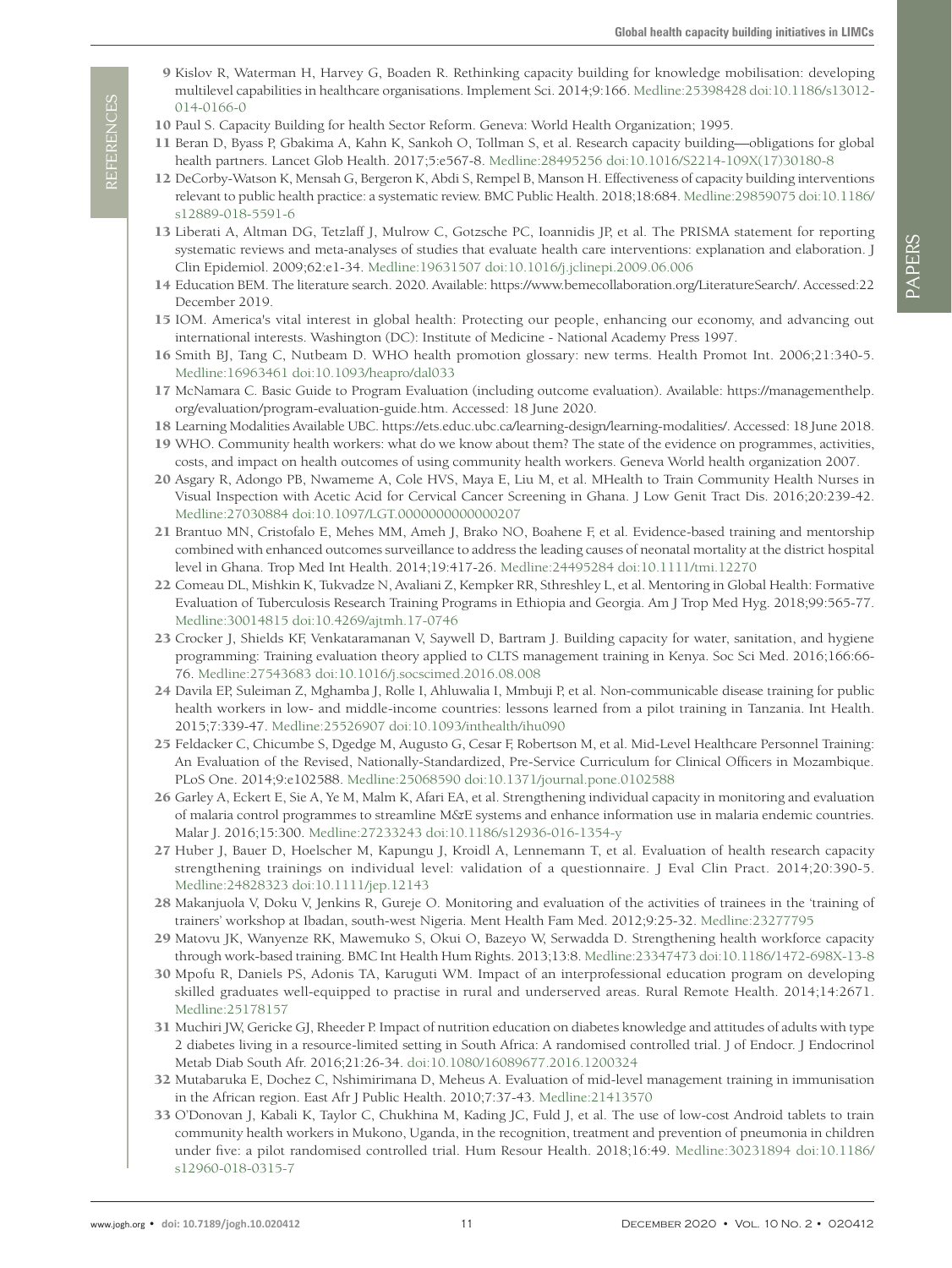**REFERENCES** REFERENCES

- <span id="page-11-0"></span>34 Plowright A, Taylor C, Davies D, Sartori J, Hundt GL, Lilford RJ. Formative evaluation of a training intervention for community health workers in South Africa: A before and after study. PLoS One. 2018;13:e0202817. [Medline:30248100](https://www.ncbi.nlm.nih.gov/entrez/query.fcgi?cmd=Retrieve&db=PubMed&list_uids=30248100&dopt=Abstract) [doi:10.1371/journal.pone.0202817](https://doi.org/10.1371/journal.pone.0202817)
- <span id="page-11-1"></span>35 Sarli L, Enongene E, Bulgarelli K, Sarli A, Renda A, Sansebastiano G, et al. Training program for community health workers in remote areas in Senegal. First experience. Acta Biomed. 2010;81:54-62. [Medline:20857853](https://www.ncbi.nlm.nih.gov/entrez/query.fcgi?cmd=Retrieve&db=PubMed&list_uids=20857853&dopt=Abstract)
- <span id="page-11-2"></span>36 Shimpuku Y, Madeni FE, Horiuchi S, Kubota K, Leshabari SC. Evaluation of a family-oriented antenatal group educational program in rural Tanzania: a pre-test/post-test study. Reprod Health. 2018;15:117. [Medline:29954398](https://www.ncbi.nlm.nih.gov/entrez/query.fcgi?cmd=Retrieve&db=PubMed&list_uids=29954398&dopt=Abstract) [doi:10.1186/](https://doi.org/10.1186/s12978-018-0562-z) [s12978-018-0562-z](https://doi.org/10.1186/s12978-018-0562-z)
- <span id="page-11-3"></span>37 Sibeko G, Milligan PD, Roelofse M, Molefe L, Jonker D, Ipser J, et al. Piloting a mental health training programme for community health workers in South Africa: An exploration of changes in knowledge, confidence and attitudes. BMC Psychiatry. 2018;18:191. [Medline:29898705](https://www.ncbi.nlm.nih.gov/entrez/query.fcgi?cmd=Retrieve&db=PubMed&list_uids=29898705&dopt=Abstract) [doi:10.1186/s12888-018-1772-1](https://doi.org/10.1186/s12888-018-1772-1)
- <span id="page-11-4"></span>38 Tekola B, Girma F, Kinfe M, Abdurahman R, Tesfaye M, Yenus Z, et al. Adapting and pre-testing the World Health Organization's Caregiver Skills Training programme for autism and other developmental disorders in a very low-resource setting: Findings from Ethiopia. Autism. 2020;24:51-63. [Medline:31094208](https://www.ncbi.nlm.nih.gov/entrez/query.fcgi?cmd=Retrieve&db=PubMed&list_uids=31094208&dopt=Abstract) [doi:10.1177/1362361319848532](https://doi.org/10.1177/1362361319848532)
- <span id="page-11-5"></span>39 Wills J, Rudolph M. Health promotion capacity building in South Africa. Glob Health Promot. 2010;17:29-34. [Medline:21495439](https://www.ncbi.nlm.nih.gov/entrez/query.fcgi?cmd=Retrieve&db=PubMed&list_uids=21495439&dopt=Abstract) [doi:10.1177/1757975910375167](https://doi.org/10.1177/1757975910375167)
- <span id="page-11-6"></span>40 Witek-McManus S, Mathanga DP, Verney A, Mtali A, Ali D, Sande J, et al. Design, implementation and evaluation of a training programme for school teachers in the use of malaria rapid diagnostic tests as part of a basic first aid kit in southern Malawi. BMC Public Health. 2015;15:904. [Medline:26377070](https://www.ncbi.nlm.nih.gov/entrez/query.fcgi?cmd=Retrieve&db=PubMed&list_uids=26377070&dopt=Abstract) [doi:10.1186/s12889-015-2228-x](https://doi.org/10.1186/s12889-015-2228-x)
- <span id="page-11-7"></span>41 Fish M, Parkes J, Dharsee N, Dryden-Peterson S, Efstathiou J, Schnipper L, et al. POETIC (Program for Enhanced Training in Cancer): An Initial Experience of Supporting Capacity Building for Oncology Training in Sub-Saharan Africa. Oncologist. 2019;24:1557-61. [Medline:31182656](https://www.ncbi.nlm.nih.gov/entrez/query.fcgi?cmd=Retrieve&db=PubMed&list_uids=31182656&dopt=Abstract) [doi:10.1634/theoncologist.2019-0207](https://doi.org/10.1634/theoncologist.2019-0207)
- <span id="page-11-8"></span>42 Abdel-All M, Thrift AG, Riddell M, Thankappan KRT, Mini GK, Chow CK, et al. Evaluation of a training program of hypertension for accredited social health activists (ASHA) in rural India. BMC Health Serv Res. 2018;18:320. [Medline:29720161](https://www.ncbi.nlm.nih.gov/entrez/query.fcgi?cmd=Retrieve&db=PubMed&list_uids=29720161&dopt=Abstract) [doi:10.1186/s12913-018-3140-8](https://doi.org/10.1186/s12913-018-3140-8)
- <span id="page-11-9"></span>43 Carlos C, Capistrano R, Tobora CF, Delos Reyes MR, Lupisan S, Corpuz A, et al. Hospital preparedness for Ebola virus disease: a training course in the Philippines. Western Pac Surveill Response J. 2015;6:33-43[. Medline:25960920](https://www.ncbi.nlm.nih.gov/entrez/query.fcgi?cmd=Retrieve&db=PubMed&list_uids=25960920&dopt=Abstract) [doi:10.5365/wpsar.2014.5.4.008](https://doi.org/10.5365/wpsar.2014.5.4.008)
- <span id="page-11-10"></span>44 Choi H, Kim S, Ko H, Kim Y, Park CG. Development and preliminary evaluation of culturally specific web-based intervention for parents of adolescents. J Psychiatr Ment Health Nurs. 2016;23:489-501. [Medline:27500792](https://www.ncbi.nlm.nih.gov/entrez/query.fcgi?cmd=Retrieve&db=PubMed&list_uids=27500792&dopt=Abstract) [doi:10.1111/](https://doi.org/10.1111/jpm.12327) [jpm.12327](https://doi.org/10.1111/jpm.12327)
- <span id="page-11-11"></span>45 Gao P, Xiang H, Liu S, Liu Y, Dong S, Liu F, et al. Evaluation of a consulting training course for international development assistance for health. BMC Med Educ. 2018;18:234. [Medline:30305087](https://www.ncbi.nlm.nih.gov/entrez/query.fcgi?cmd=Retrieve&db=PubMed&list_uids=30305087&dopt=Abstract) [doi:10.1186/s12909-018-1339-3](https://doi.org/10.1186/s12909-018-1339-3)
- <span id="page-11-12"></span>46 Gyawali B, Mishra SR, Neupane D, Vaidya A, Sandbæk A, Kallestrup P. Diabetes management training for female community health volunteers in Western Nepal: an implementation experience. BMC Public Health. 2018;18:641. [Medline:29783961](https://www.ncbi.nlm.nih.gov/entrez/query.fcgi?cmd=Retrieve&db=PubMed&list_uids=29783961&dopt=Abstract) [doi:10.1186/s12889-018-5562-y](https://doi.org/10.1186/s12889-018-5562-y)
- <span id="page-11-13"></span>47 Kim JM, Kwang WK, Chul HO, Woo HJ, Sung HK, Dae HP. Assessment of village health worker training program in Tuguegarao, Philippine. J Prev Med Public Health. 2009;42:377-85[. Medline:20009484](https://www.ncbi.nlm.nih.gov/entrez/query.fcgi?cmd=Retrieve&db=PubMed&list_uids=20009484&dopt=Abstract)[doi:10.3961/jpmph.2009.42.6.377](https://doi.org/10.3961/jpmph.2009.42.6.377)
- <span id="page-11-14"></span>48 Kang J, Yang EB, Chang YJ, Choi JY, Jho HJ, Koh SJ, et al. Evaluation of the National Train-the-Trainer Program for Hospice and Palliative Care in Korea. Asian Pac J Cancer Prev. 2015;16:501-6. [Medline:25684478](https://www.ncbi.nlm.nih.gov/entrez/query.fcgi?cmd=Retrieve&db=PubMed&list_uids=25684478&dopt=Abstract) [doi:10.7314/](https://doi.org/10.7314/APJCP.2015.16.2.501) [APJCP.2015.16.2.501](https://doi.org/10.7314/APJCP.2015.16.2.501)
- <span id="page-11-15"></span>49 Kusuma YS, Burman D, Kumari R, Lamkang AS, Babu BV. Impact of health education based intervention on community's awareness of dengue and its prevention in Delhi, India. Glob Pealth Promt. 2019;26:50-9. [Medline:28349734](https://www.ncbi.nlm.nih.gov/entrez/query.fcgi?cmd=Retrieve&db=PubMed&list_uids=28349734&dopt=Abstract) [doi:10.1177/1757975916686912](https://doi.org/10.1177/1757975916686912)
- <span id="page-11-16"></span>50 Limato R, Ahmed R, Magdalena A, Nasir S, Kotvojs F. Use of most significant change (MSC) technique to evaluate health promotion training of maternal community health workers in Cianjur district, Indonesia. Eval Program Plann. 2018;66:102-10. [Medline:29091785](https://www.ncbi.nlm.nih.gov/entrez/query.fcgi?cmd=Retrieve&db=PubMed&list_uids=29091785&dopt=Abstract) [doi:10.1016/j.evalprogplan.2017.10.011](https://doi.org/10.1016/j.evalprogplan.2017.10.011)
- <span id="page-11-17"></span>51 Monoto EMM, Alwi NKM. Breastfeeding Videos as a New Training Tool for Malaysian Breastfeeding Peer Counsellor Program in Empowering Breastfeeding Communities. Int Med J Malays. 2018;17:59-63.
- <span id="page-11-18"></span>52 Negandhi P, Negandhi H, Sharma K, Wild S, Zodpey S. Enhancing public health practice through a capacity-building educational programme: an evaluation. Hum Resour Health. 2015;13:31. [Medline:25967579](https://www.ncbi.nlm.nih.gov/entrez/query.fcgi?cmd=Retrieve&db=PubMed&list_uids=25967579&dopt=Abstract) [doi:10.1186/s12960-015-](https://doi.org/10.1186/s12960-015-0024-4) [0024-4](https://doi.org/10.1186/s12960-015-0024-4)
- <span id="page-11-19"></span>53 Nugroho A, Coulter RWS, Erasmus V, Laksmono PA, Mihari TS, Richardus JH. Evaluation of a training aimed at building capacity for outreaching to men who have sex with men and transgender women in Indonesia. Health Educ Res. 2019;34:223-33[. Medline:30508187](https://www.ncbi.nlm.nih.gov/entrez/query.fcgi?cmd=Retrieve&db=PubMed&list_uids=30508187&dopt=Abstract) [doi:10.1093/her/cyy046](https://doi.org/10.1093/her/cyy046)
- <span id="page-11-20"></span>54 Shen Z, Jiang C, Chen L. Evaluation of a train-the-trainer program for stable coronary artery disease management in community settings: A pilot study. Patient Educ Couns. 2018;101:256-65[. Medline:28774653](https://www.ncbi.nlm.nih.gov/entrez/query.fcgi?cmd=Retrieve&db=PubMed&list_uids=28774653&dopt=Abstract) [doi:10.1016/j.](https://doi.org/10.1016/j.pec.2017.07.025) [pec.2017.07.025](https://doi.org/10.1016/j.pec.2017.07.025)
- <span id="page-11-21"></span>55 Slakey DP, Reily R, Davidson I, Korndorffer JR. Evaluating a surgeon led training program: Targeting kidney disease in Vietnam. Int J Surg Open. 2016;4:18-22. [doi:10.1016/j.ijso.2016.06.001](https://doi.org/10.1016/j.ijso.2016.06.001)
- <span id="page-11-22"></span>56 Sranacharoenpong K, Hanning RM, Sirichakwal PP, Chittchang U. Process and outcome evaluation of a diabetes prevention education program for community healthcare workers in Thailand. Educ Health (Abingdon). 2009;22:335. [Medline:20029769](https://www.ncbi.nlm.nih.gov/entrez/query.fcgi?cmd=Retrieve&db=PubMed&list_uids=20029769&dopt=Abstract)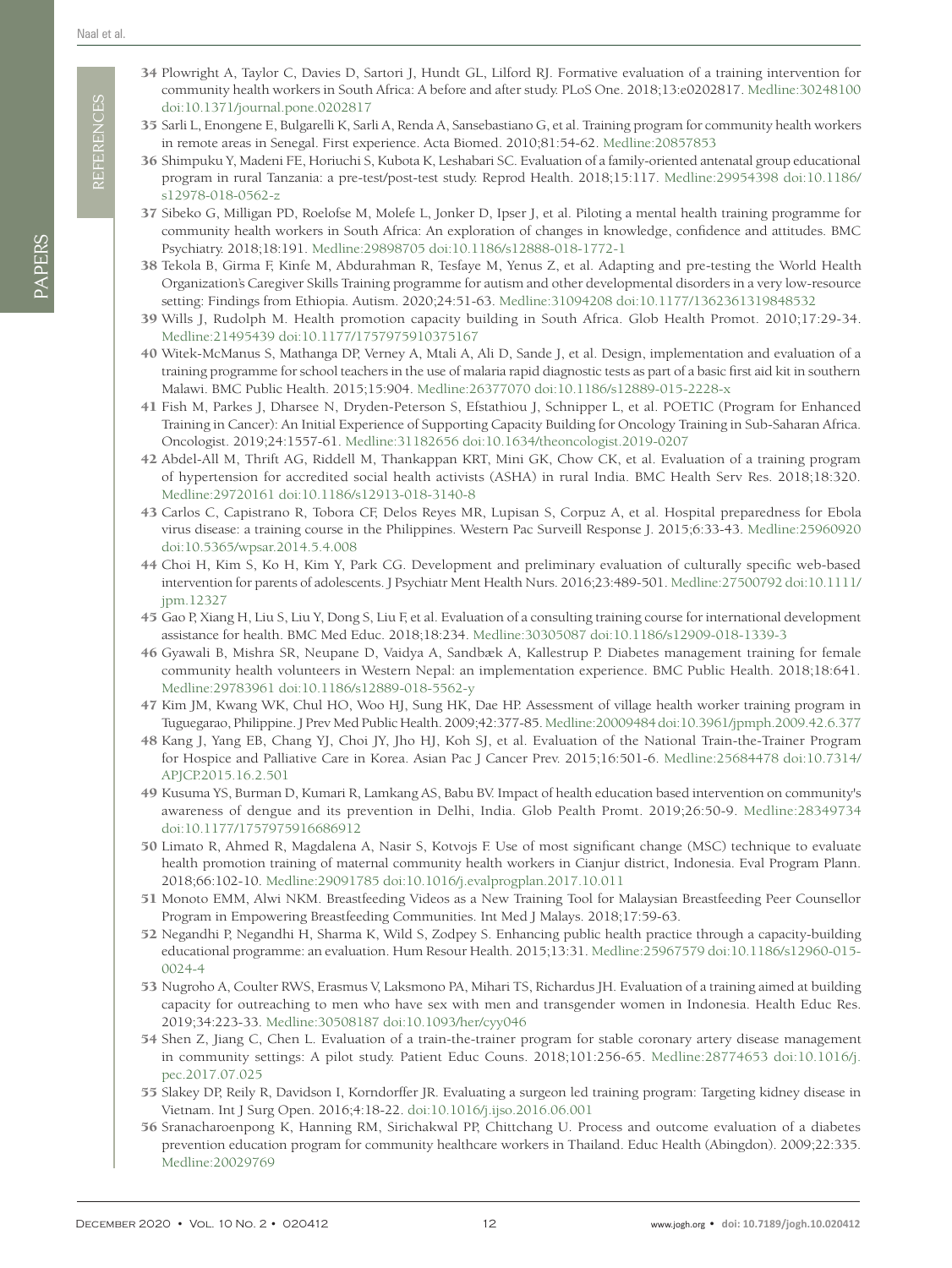- <span id="page-12-0"></span>57 Wang Y, Xiao LD, Ullah S, He GP, De Bellis A. Evaluation of a nurse-led dementia education and knowledge translation programme in primary care: A cluster randomized controlled trial. Nurse Educ Today. 2017;49:1-7[. Medline:27855297](https://www.ncbi.nlm.nih.gov/entrez/query.fcgi?cmd=Retrieve&db=PubMed&list_uids=27855297&dopt=Abstract) [doi:10.1016/j.nedt.2016.10.016](https://doi.org/10.1016/j.nedt.2016.10.016)
- <span id="page-12-1"></span>58 Xu XF, Wang Y, Wang YY, Song M, Xiao WG, Bai Y. Role-playing is an effective instructional strategy for genetic counseling training: an investigation and comparative study. BMC Med Educ. 2016;16:235. [Medline:27589999](https://www.ncbi.nlm.nih.gov/entrez/query.fcgi?cmd=Retrieve&db=PubMed&list_uids=27589999&dopt=Abstract) [doi:10.1186/](https://doi.org/10.1186/s12909-016-0756-4) [s12909-016-0756-4](https://doi.org/10.1186/s12909-016-0756-4)
- <span id="page-12-2"></span>59 Yang BX, Stone TE, Davis SA. The effect of a community mental health training program for multidisciplinary staff. Arch Psychiatr Nurs. 2018;32:413-7. [Medline:29784223](https://www.ncbi.nlm.nih.gov/entrez/query.fcgi?cmd=Retrieve&db=PubMed&list_uids=29784223&dopt=Abstract) [doi:10.1016/j.apnu.2017.12.007](https://doi.org/10.1016/j.apnu.2017.12.007)
- <span id="page-12-3"></span>60 Zhan X, Zhang Z, Sun F, Liu Q, Peng W, Zhang H, et al. Effects of Improving Primary Health Care Workers' Knowledge About Public Health Services in Rural China: A Comparative Study of Blended Learning and Pure E-Learning. J Med Internet Res. 2017;19:e116. [Medline:28461286](https://www.ncbi.nlm.nih.gov/entrez/query.fcgi?cmd=Retrieve&db=PubMed&list_uids=28461286&dopt=Abstract) [doi:10.2196/jmir.6453](https://doi.org/10.2196/jmir.6453)
- <span id="page-12-4"></span>61 Zhang CM, Xiao D, West R, Michie S, Troughton R, Hajek P, et al. Evaluation of 3-day smoking cessation training course for doctors from 38 cities in China. Chin Med J (Engl). 2012;125:1338-40. [Medline:22613611](https://www.ncbi.nlm.nih.gov/entrez/query.fcgi?cmd=Retrieve&db=PubMed&list_uids=22613611&dopt=Abstract)
- <span id="page-12-5"></span>62 Zhao Y, Hu Y, Liang J, Qian X. A pilot study on the simulation-based training for Ethiopia skilled birth attendants. Nurse Educ Pract. 2019;34:130-8[. Medline:30529835](https://www.ncbi.nlm.nih.gov/entrez/query.fcgi?cmd=Retrieve&db=PubMed&list_uids=30529835&dopt=Abstract) [doi:10.1016/j.nepr.2018.12.001](https://doi.org/10.1016/j.nepr.2018.12.001)
- <span id="page-12-6"></span>63 Ziganshin BA, Yausheva LM, Sadigh M, Ziganshina AP, Pichugin AA, Ziganshin AU, et al. Training Young Russian Physicians in Uganda: A Unique Program for Introducing Global Health Education in Russia. Ann Glob Health. 2015;81:627-35[. Medline:27036719](https://www.ncbi.nlm.nih.gov/entrez/query.fcgi?cmd=Retrieve&db=PubMed&list_uids=27036719&dopt=Abstract) [doi:10.1016/j.aogh.2015.10.007](https://doi.org/10.1016/j.aogh.2015.10.007)
- <span id="page-12-7"></span>64 Cianelli R, Wilkinson C, Mitchell E, Anglade D, Nicolas G, Mitrani V, et al. Mental health training experiences among Haitian healthcare workers post-earthquake 2010. Int Nurs Rev. 2013;60:528-35. [Medline:24251943](https://www.ncbi.nlm.nih.gov/entrez/query.fcgi?cmd=Retrieve&db=PubMed&list_uids=24251943&dopt=Abstract) [doi:10.1111/](https://doi.org/10.1111/inr.12047) [inr.12047](https://doi.org/10.1111/inr.12047)
- <span id="page-12-8"></span>65 Knettel BA, Slifko SE, Inman AG, Silova I. Training community health workers: an evaluation of effectiveness, sustainable continuity, and cultural humility in an educational program in rural Haiti. Int J Health Promot Educ. 2017;55:177-88. [doi:10.1080/14635240.2017.1284014](https://doi.org/10.1080/14635240.2017.1284014)
- <span id="page-12-9"></span>66 Rivera YM, Moreno L, Briant KJ, Velez H, Jimenez JC, Torres J, et al. Developing Sustainable Cancer Education Programs: Training Public Health Students to Deliver Cancer 101 in Puerto Rico. J Cancer Educ. 2018;33:128-33. [Medline:27424481](https://www.ncbi.nlm.nih.gov/entrez/query.fcgi?cmd=Retrieve&db=PubMed&list_uids=27424481&dopt=Abstract) [doi:10.1007/s13187-016-1076-4](https://doi.org/10.1007/s13187-016-1076-4)
- <span id="page-12-10"></span>67 Gonzalez ML, Melgar M, Homsi M, Shuler A, Antillon-Klussmann F, Matheu L, et al. Measuring readiness for and satisfaction with a hand hygiene e-learning course among healthcare workers in a paediatric oncology centre in Guatemala City. Int J Infect Control. 2016;12:1-12[. Medline:29147140](https://www.ncbi.nlm.nih.gov/entrez/query.fcgi?cmd=Retrieve&db=PubMed&list_uids=29147140&dopt=Abstract)
- <span id="page-12-11"></span>68 McConnell KA, Krisher LK, Lenssen M, Bunik M, Bunge Montes S, Domek GJ. Telehealth to Expand Community Health Nurse Education in Rural Guatemala: A Pilot Feasibility and Acceptability Evaluation. Front Public Health. 2017;5:60. [Medline:28405582](https://www.ncbi.nlm.nih.gov/entrez/query.fcgi?cmd=Retrieve&db=PubMed&list_uids=28405582&dopt=Abstract) [doi:10.3389/fpubh.2017.00060](https://doi.org/10.3389/fpubh.2017.00060)
- <span id="page-12-12"></span>69 Molokwu J, Penaranda E, Flores S, Shokar NK. Evaluation of the Effect of a Promotora-led Educational Intervention on Cervical Cancer and Human Papillomavirus Knowledge Among Predominantly Hispanic Primary Care Patients on the US-Mexico Border. J Cancer Educ. 2016;31:742-8. [Medline:26507743](https://www.ncbi.nlm.nih.gov/entrez/query.fcgi?cmd=Retrieve&db=PubMed&list_uids=26507743&dopt=Abstract) [doi:10.1007/s13187-015-0938-5](https://doi.org/10.1007/s13187-015-0938-5)
- <span id="page-12-13"></span>70 Abdelhai R, Yassin S, Ahmad MF, Fors UG. An e-learning reproductive health module to support improved student learning and interaction: a prospective interventional study at a medical school in Egypt. BMC Med Educ. 2012;12:11. [Medline:22433670](https://www.ncbi.nlm.nih.gov/entrez/query.fcgi?cmd=Retrieve&db=PubMed&list_uids=22433670&dopt=Abstract) [doi:10.1186/1472-6920-12-11](https://doi.org/10.1186/1472-6920-12-11)
- <span id="page-12-14"></span>71 Gholipour K, Tabrizi JS, Farahbakhsh M, Iezadi S, Ghiasi A, Jahanbin H. Evaluation of the district health management fellowship training programme: a case study in Iran. BMJ Open. 2018;8:e020603[. Medline:29525773](https://www.ncbi.nlm.nih.gov/entrez/query.fcgi?cmd=Retrieve&db=PubMed&list_uids=29525773&dopt=Abstract) [doi:10.1136/](https://doi.org/10.1136/bmjopen-2017-020603) [bmjopen-2017-020603](https://doi.org/10.1136/bmjopen-2017-020603)
- <span id="page-12-15"></span>72 Omar M, Gerein N, Tarin E, Butcher C, Pearson S, Heidari G. Training evaluation: a case study of training Iranian health managers. Hum Resour Health. 2009;7:20. [Medline:19265528](https://www.ncbi.nlm.nih.gov/entrez/query.fcgi?cmd=Retrieve&db=PubMed&list_uids=19265528&dopt=Abstract) [doi:10.1186/1478-4491-7-20](https://doi.org/10.1186/1478-4491-7-20)
- <span id="page-12-16"></span>73 Siabani S, Driscoll T, Davidson PM, Leeder SR. Efficacy of a home-based educational strategy involving community health volunteers in improving self-care in patients with chronic heart failure in western Iran: A randomized controlled trial. Eur J Cardiovasc Nurs. 2016;15:363-71. [Medline:25944829](https://www.ncbi.nlm.nih.gov/entrez/query.fcgi?cmd=Retrieve&db=PubMed&list_uids=25944829&dopt=Abstract) [doi:10.1177/1474515115585651](https://doi.org/10.1177/1474515115585651)
- <span id="page-12-17"></span>74 Fung P, Montague R. A qualitative evaluation of leadership development workshops for mental health workers from four Pacific Island Countries. Australas Psychiatry. 2015;23:218-21. [Medline:25783669](https://www.ncbi.nlm.nih.gov/entrez/query.fcgi?cmd=Retrieve&db=PubMed&list_uids=25783669&dopt=Abstract) [doi:10.1177/1039856215576417](https://doi.org/10.1177/1039856215576417)
- <span id="page-12-18"></span>75 Charlson F, Chang O, Kubuabola I, Schess J, Latu C, Hunter E, et al. Implementation of the mental health Gap Action Programme (mhGAP) within the Fijian Healthcare System: a mixed-methods evaluation. Int J Ment Health Syst. 2019;13:43. [Medline:31249611](https://www.ncbi.nlm.nih.gov/entrez/query.fcgi?cmd=Retrieve&db=PubMed&list_uids=31249611&dopt=Abstract) [doi:10.1186/s13033-019-0301-z](https://doi.org/10.1186/s13033-019-0301-z)
- <span id="page-12-19"></span>76 Khan M, Lamelas P, Musa H, Paty J, McCready T, Nieuwlaat R, et al. Development, Testing, and Implementation of a Training Curriculum for Nonphysician Health Workers to Reduce Cardiovascular Disease. Glob Heart. 2018;13:93-100. e1[. Medline:29331282](https://www.ncbi.nlm.nih.gov/entrez/query.fcgi?cmd=Retrieve&db=PubMed&list_uids=29331282&dopt=Abstract) [doi:10.1016/j.gheart.2017.11.002](https://doi.org/10.1016/j.gheart.2017.11.002)
- <span id="page-12-20"></span>77 Gomes LMX, Barbosa TLA, Vieira EDS, Vieira LJT, Castro KPAN, Pereira IA, et al. Community healthcare workers' perception of an educational intervention in the care of patients with sickle cell disease in Brazil. Mediterr J Hematol Infect Dis. 2015;7:e2015031. [Medline:25960859](https://www.ncbi.nlm.nih.gov/entrez/query.fcgi?cmd=Retrieve&db=PubMed&list_uids=25960859&dopt=Abstract)
- <span id="page-12-21"></span>78 Hull LA, Arora S, Amaya AC, Wheelock A, Gaitán-Duarte H, Vincent C, et al. Building global capacity for patient safety: a training program for surgical safety research in developing and transitional countries. Int J Surg. 2012;10:493-9. [Medline:22846618](https://www.ncbi.nlm.nih.gov/entrez/query.fcgi?cmd=Retrieve&db=PubMed&list_uids=22846618&dopt=Abstract) [doi:10.1016/j.ijsu.2012.07.005](https://doi.org/10.1016/j.ijsu.2012.07.005)
- <span id="page-12-22"></span>79 Joshi A, Novaes MA, Iyengar S, Machiavelli JL, Zhang J, Vogler R, et al. Evaluation of a tele-education programme in Brazil. J Telemed Telecare. 2011;17:341-5[. Medline:21933894](https://www.ncbi.nlm.nih.gov/entrez/query.fcgi?cmd=Retrieve&db=PubMed&list_uids=21933894&dopt=Abstract) [doi:10.1258/jtt.2011.101209](https://doi.org/10.1258/jtt.2011.101209)